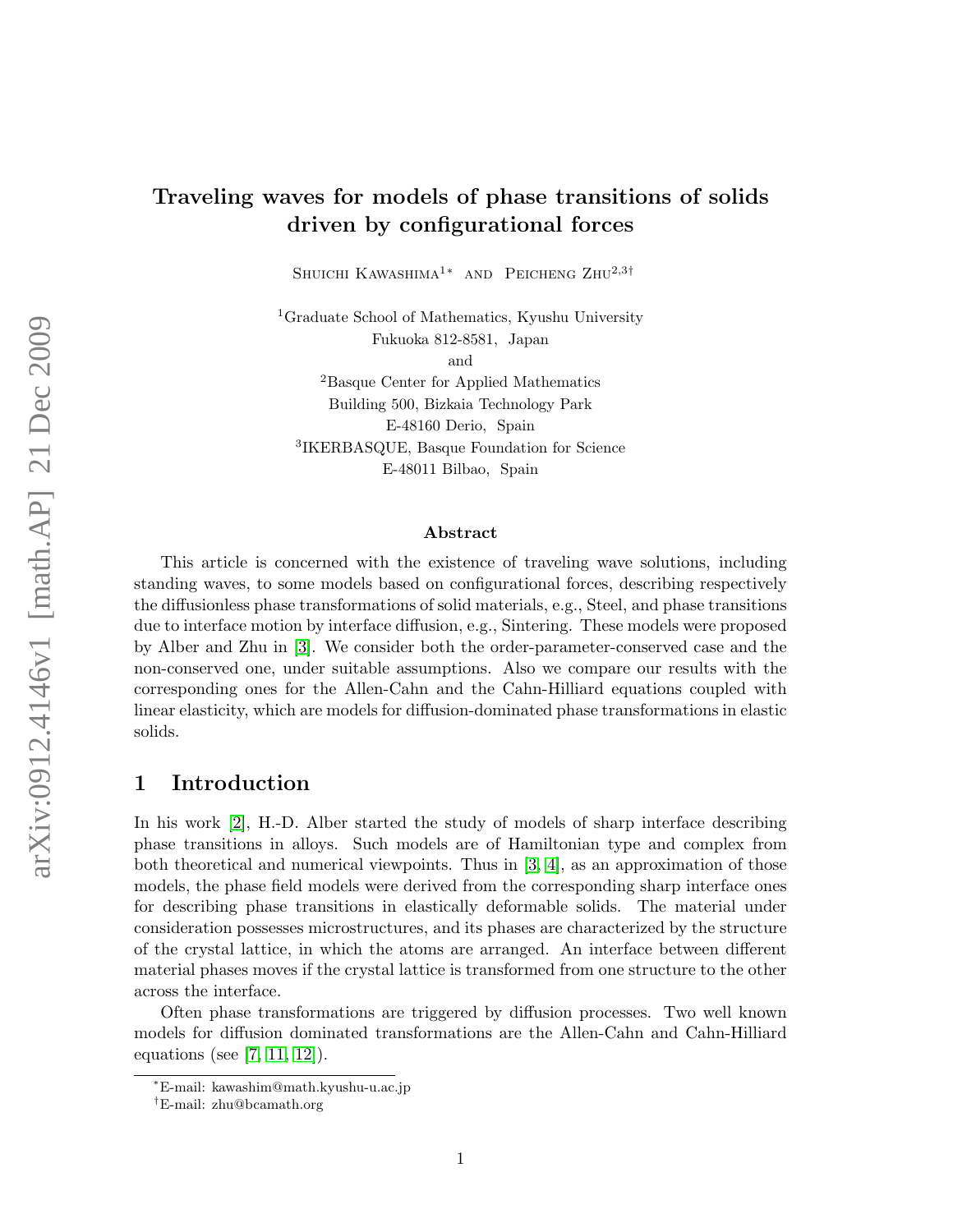In this article we shall consider two models, one describing diffusionless transformations (also called martensitic transformations, cf. [\[18,](#page-14-2) p. 162]) of solid materials, e.g., Steel, and another for phase transitions due to interface motion by interface diffusion, e.g., Sintering. The derivation of these two models can be found in [\[3,](#page-13-0) [4\]](#page-13-2). Both models are based on a model for phase transitions driven by configurational forces, see [\[1\]](#page-13-4). For more details on configurational forces, we refer the reader to the book by Gurtin [\[16\]](#page-14-3), and the references cited therein. The models studied here are also related to the work by Mullins [\[20\]](#page-14-4) on the development of grooves. Some mathematical results have been obtained for special cases of those two types of models, see [\[3,](#page-13-0) [4,](#page-13-2) [5\]](#page-13-5) for the existence of weak solutions, and [\[6\]](#page-13-6) for the justification of the diffusive models by using asymptotic expansion methods.

In the present paper, we study the existence of traveling wave solutions, including standing wave solutions, for the phase field models in [\[3,](#page-13-0) [4\]](#page-13-2). The models are formulated for materials with two different phases, say, phase 1 and phase 2, in which the order parameter  $v = v(x, t) \in \mathbb{R}$  is assumed to take values near  $v_$  or  $v_+$  if the material is in the phase 1 or 2, respectively, where we assume, without loss of generality, that  $v - \langle v_+, v_+ \rangle$ and  $x = (x_1, \dots, x_n) \in \mathbb{R}^n$  denotes the material point and  $t \geq 0$  is the time variable. Let  $u = (u^{i}(x, t)) \in \mathbb{R}^{n}$  be the displacement of the material. Then the first model in which the order parameter is not conserved is formulated as

$$
-\operatorname{div}_x T = b,\tag{1.1}
$$

<span id="page-1-1"></span>
$$
v_t = -(\psi_v(\varepsilon, v) - \Delta_x v) |\nabla_x v|.
$$
\n(1.2)

The second model is as follows

$$
-\operatorname{div}_x T = b,\tag{1.3}
$$

<span id="page-1-0"></span>
$$
v_t = \text{div}_x \{ \nabla_x (\psi_v(\varepsilon, v) - \Delta_x v) | \nabla_x v | \}.
$$
\n(1.4)

In the latter, the order parameter is conserved. Eq. [\(1.4\)](#page-1-0) can be written in the form of a conservation law:

$$
v_t = \operatorname{div}_x \mathbf{J},
$$

where  $\bf{J}$  is a flux defined by

$$
\mathbf{J} = \nabla_x(\psi_v(\varepsilon, v) - \Delta_x v) |\nabla_x v|.
$$

However [\(1.2\)](#page-1-1) can not be rewritten in the conservative form.

We give now a more detailed description of the above systems. The symbols div<sub>x</sub>,  $\nabla_x$ and  $\Delta_x$  denote the divergence, the gradient and the Laplacian with respect to  $x \in \mathbb{R}^n$ . The  $\varepsilon = (\varepsilon_{ij}) \in \mathcal{S}^n$  denotes the strain tensor which is given by

$$
\varepsilon_{ij} = \frac{1}{2} (u_{x_j}^i + u_{x_i}^j),\tag{1.5}
$$

where  $S^n$  denotes the set of all  $n \times n$  real symmetric matrices.  $T = (T_{ij}) \in S^n$  is the Cauchy stress tensor and is given explicitly in terms of  $(\varepsilon, v)$ , see [\(1.6\)](#page-2-0) below. Also,  $\psi(\varepsilon, v)$ is a part of the free energy  $\psi^* = \psi(\varepsilon, v) + \frac{1}{2} |\nabla_x v|^2$ , which is given in [\(1.7\)](#page-2-1) below, and  $\psi_v(\varepsilon, v)$  denotes the derivative of  $\psi(\varepsilon, v)$  with respect to v. Finally,  $b = b(x, t)$  denotes the volume force which is assumed to be a given function of  $(x, t)$ .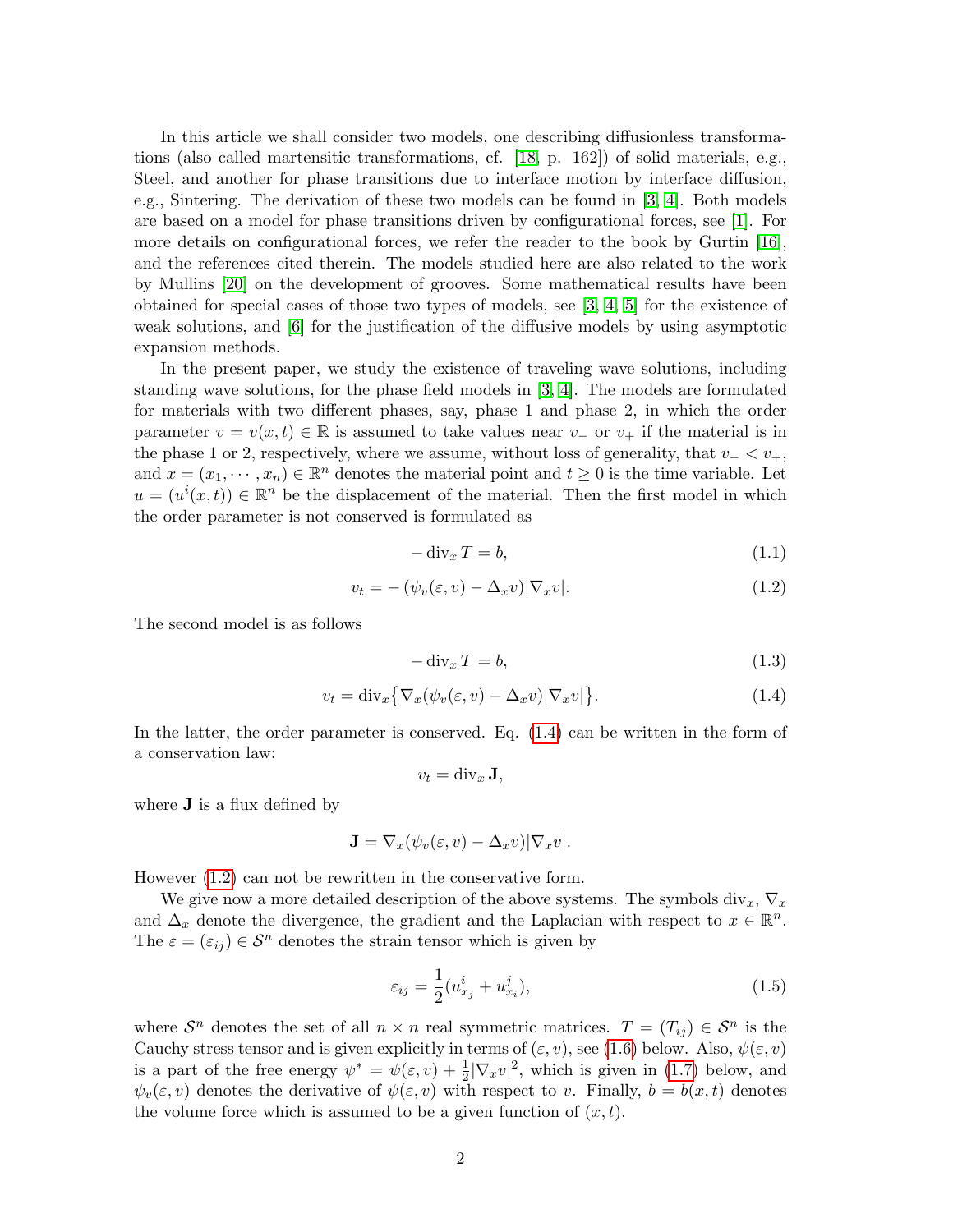To close the systems, we need to add the following constitutive relations:

(CR1)

<span id="page-2-0"></span>
$$
T = D(\varepsilon - \bar{\varepsilon}(v)),\tag{1.6}
$$

(CR2)

<span id="page-2-1"></span>
$$
\psi(\varepsilon, v) = \frac{1}{2} D(\varepsilon - \bar{\varepsilon}(v)) : (\varepsilon - \bar{\varepsilon}(v)) + f(v). \tag{1.7}
$$

Here  $D = (D_{kl}^{ij})$  is the elasticity tensor which is assumed to be a linear symmetric positive definite operator from  $\mathcal{S}^n$  into  $\mathcal{S}^n$ ; this means that for any  $\sigma = (\sigma_{ij}) \in \mathcal{S}^n$ ,

$$
D\sigma = \left(\sum_{k,l=1}^n D^{ij}_{kl}\sigma_{kl}\right) \in \mathcal{S}^n, \qquad (D\sigma) : \sigma \ge c |\sigma|^2
$$

for some positive constant c. Here we denote the scalar product of two matrices  $\sigma$  and  $\tau$ by  $\sigma : \tau = \sum_{i,j=1}^n \sigma_{ij} \tau_{ij}$ , and the corresponding norm by  $|\sigma| = (\sigma : \sigma)^{1/2}$ . Also,  $\bar{\varepsilon}(v) \in \mathcal{S}^n$ is assumed to be linear in v:

<span id="page-2-4"></span>
$$
\bar{\varepsilon}(v) = \varepsilon^{(0)} + \varepsilon^{(1)}v,\tag{1.8}
$$

where  $\varepsilon^{(0)} = (\varepsilon_{ij}^{(0)}) \in \mathcal{S}^n$  and  $\varepsilon^{(1)} = (\varepsilon_{ij}^{(1)}) \in \mathcal{S}^n$  are transformation tensors which are assumed to be constant matrices, and  $f(v)$  is a given smooth double-well potential with two local minima at  $v = v_+$  and  $v = v_+$ . Consequently, the pair  $(v, u)(x, t)$  or  $(v, \varepsilon)(x, t)$ is the unknown of our systems  $(1.1) - (1.2)$  $(1.1) - (1.2)$  $(1.1) - (1.2)$  and  $(1.3) - (1.4)$  $(1.3) - (1.4)$  $(1.3) - (1.4)$ .

We can slightly rewrite our systems. A simple computation, using  $(1.6)$  and  $(1.7)$ , yields

$$
\psi_v(\varepsilon, v) = -D(\varepsilon - \overline{\varepsilon}(v)) : \varepsilon^{(1)} + f'(v) = -T : \varepsilon^{(1)} + f'(v),
$$

where  $f'$  denotes the derivative of  $f$ . Therefore the systems become

$$
-\operatorname{div}_x T = b,\tag{1.9}
$$

<span id="page-2-2"></span>
$$
v_t = (T : \varepsilon^{(1)} - f'(v) + \Delta_x v) |\nabla_x v|,
$$
\n(1.10)

and

$$
-\operatorname{div}_x T = b,\tag{1.11}
$$

<span id="page-2-3"></span>
$$
v_t = -\operatorname{div}_x \left\{ \nabla_x \left( T : \varepsilon^{(1)} - f'(v) + \Delta_x v \right) | \nabla_x v \right\},\tag{1.12}
$$

respectively. The evolution equations  $(1.10)$  and  $(1.12)$  for the order parameter v are nonuniformly parabolic because of the degenerate terms  $|\nabla_x v| \Delta_x v$  and  $\text{div}_x(\nabla_x \Delta_x v | \nabla_x v|)$ , respectively.

The main purpose of this article is to study the existence of traveling wave and standing wave solutions to the systems  $(1.9) - (1.10)$  $(1.9) - (1.10)$  $(1.9) - (1.10)$  and  $(1.11) - (1.12)$  $(1.11) - (1.12)$  $(1.11) - (1.12)$ . To this end, we assume that the volume force  $b = b(x, t)$  is identically zero, i.e.,  $b \equiv 0$ , and look for one-dimensional solutions of the form

$$
v = v(x_1, t),
$$
  $u = (u^1(x_1, t), 0, \dots, 0).$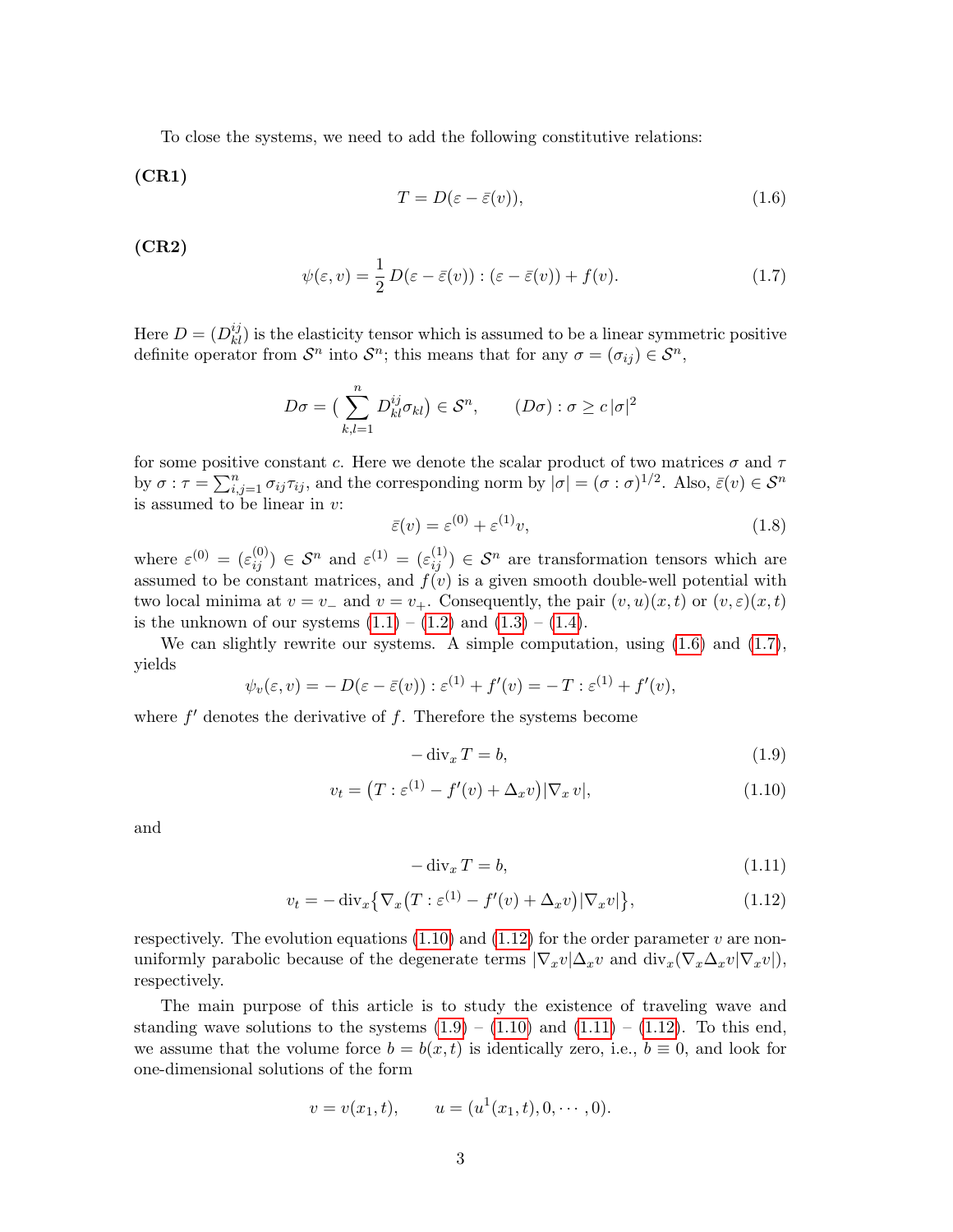Under suitable structural assumptions, it will be observed that our *n*-dimensional systems are essentially reduced to the one-dimensional equations

<span id="page-3-0"></span>
$$
v_t = (\mu - f'(v) + v_{x_1 x_1}) |v_{x_1}| \tag{1.13}
$$

and

<span id="page-3-1"></span>
$$
v_t = -\{(-f'(v) + v_{x_1x_1})_{x_1}|v_{x_1}|\}_{x_1},\tag{1.14}
$$

respectively, where  $\mu$  is a constant to be determined. Moreover, we will show that these one-dimensional equations [\(1.13\)](#page-3-0) and [\(1.14\)](#page-3-1) have a traveling wave solution  $v = v(x_1 - st)$ and a standing wave solution  $v = v(x_1)$ , respectively, both connecting the phase states v<sub>−</sub> and v<sub>+</sub>, provided that  $f(v_+) = f(v_-)$ . A comparison in Section 4, will show that this existence result of standing wave solutions to [\(1.14\)](#page-3-1) is the same to the known results for the Cahn-Hilliard equation, however if  $\mu \neq 0$ , results of traveling waves to [\(1.13\)](#page-3-0) are quite different from those for Allen-Cahn equation.

The remaining parts of this article are as follows: In Section 2, under suitable structural assumptions, we shall reduce the multi-dimensional systems into the onedimensional ones, which can be finally reduced to the one single equation [\(1.13\)](#page-3-0) or [\(1.14\)](#page-3-1) for each case. Then we shall investigate, in Section 3, the existence of traveling wave and standing wave solutions for these reduced one-dimensional systems. The last section is devoted to the interesting comparison of our results with the existing ones for the Allen-Cahn or Cahn-Hilliard equation coupled with linear elasticity.

### 2 Reduction to one-dimensional equations

In this section, under suitable structural assumptions, we reduce our multi-dimensional systems  $(1.9) - (1.10)$  $(1.9) - (1.10)$  $(1.9) - (1.10)$  and  $(1.11) - (1.12)$  $(1.11) - (1.12)$  $(1.11) - (1.12)$  into the corresponding ones in the one-dimensional form. To this end, we first assume that the volume force  $b = b(x, t)$  is identically zero, namely,

$$
b \equiv 0,\tag{2.1}
$$

and look for one-dimensional solutions of the form

<span id="page-3-4"></span>
$$
v = v(x_1, t), \qquad u = (u^1(x_1, t), 0, \cdots, 0). \tag{2.2}
$$

We now calculate the Cauchy stress tensor  $T = (T_{ij})$  for these particular solutions. For  $u = (u^1(x_1, t), 0, \dots, 0)$ , the strain tensor  $\varepsilon = (\varepsilon_{ij})$  has the simplest form

$$
\varepsilon_{11} = u_{x_1}^1, \qquad \varepsilon_{ij} = 0 \text{ for } (i,j) \neq (1,1).
$$
 (2.3)

<span id="page-3-2"></span>Consequently, we obtain from [\(1.6\)](#page-2-0) and [\(1.8\)](#page-2-4) that

$$
T_{ij} = D^{ij} : (\varepsilon - (\varepsilon^{(0)} + \varepsilon^{(1)} v))
$$
  
=  $D_{11}^{ij} u_{x_1}^1 - (D^{ij} : \varepsilon^{(0)}) - (D^{ij} : \varepsilon^{(1)}) v,$  (2.4)

where  $D^{ij} = (D^{ij}_{kl}) \in \mathcal{S}^n$ . In particular, we have

<span id="page-3-3"></span>
$$
T_{11} = D_{11}^{11} u_{x_1}^1 - (D^{11} : \varepsilon^{(0)}) - (D^{11} : \varepsilon^{(1)})v.
$$
 (2.5)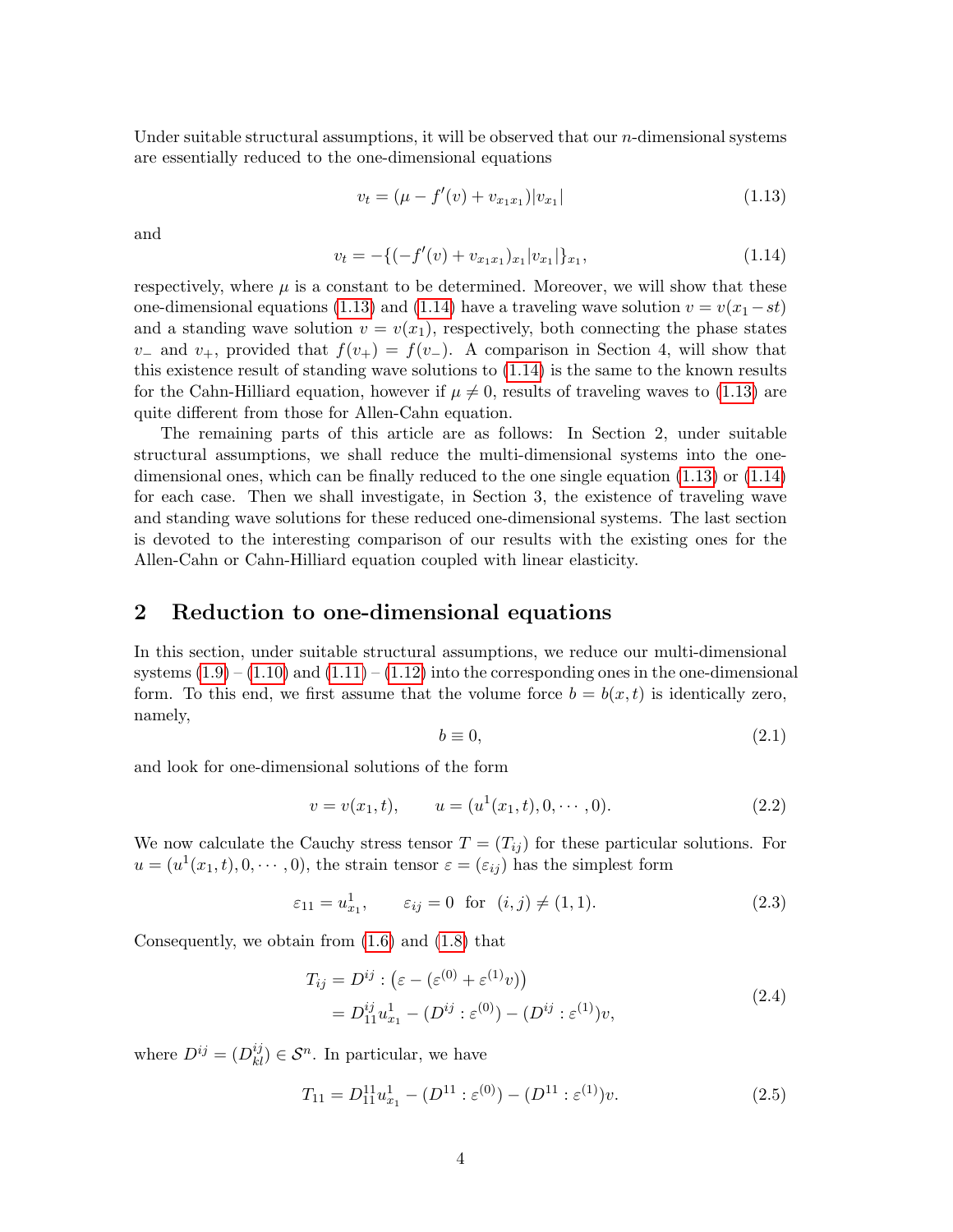Eliminating  $u_{x_1}^1$  in [\(2.4\)](#page-3-2) by using [\(2.5\)](#page-3-3) yields an expression of T in terms of  $T_{11}$  and v. Namely, we obtain

<span id="page-4-0"></span>
$$
T = \sigma T_{11} + \tau^{(0)} + \tau^{(1)} v,\tag{2.6}
$$

where  $\sigma = (\sigma_{ij})$ ,  $\tau^{(0)} = (\tau_{ij}^{(0)})$  and  $\tau^{(1)} = (\tau_{ij}^{(1)})$  are the constant tensors in  $\mathcal{S}^n$  given explicitly as

$$
\sigma_{ij} = D_{11}^{ij} / D_{11}^{11},
$$
  
\n
$$
\tau_{ij}^{(m)} = (1/D_{11}^{11}) \{ D_{11}^{ij} (D^{11} : \varepsilon^{(m)}) - D_{11}^{11} (D^{ij} : \varepsilon^{(m)}) \}, \quad m = 0, 1.
$$
\n(2.7)

<span id="page-4-3"></span>In fact, we have from  $(2.4)$  and  $(2.5)$  that

$$
T_{ij} = (D_{11}^{ij}/D_{11}^{11}) \{ T_{11} + (D^{11} : \varepsilon^{(0)}) + (D^{11} : \varepsilon^{(1)}) v \} - (D^{ij} : \varepsilon^{(0)}) - (D^{ij} : \varepsilon^{(1)}) v
$$
  
=  $\sigma_{ij} T_{11} + \tau_{ij}^{(0)} + \tau_{ij}^{(1)} v$ ,

which gives the expression [\(2.6\)](#page-4-0). Notice that  $\sigma_{11} = 1$  and  $\tau_{11}^{(0)} = \tau_{11}^{(1)} = 0$ . Also, using  $(2.6)$ , we see that

<span id="page-4-1"></span>
$$
T: \varepsilon^{(1)} = \alpha T_{11} + \beta + \gamma v,\tag{2.8}
$$

<span id="page-4-5"></span>where  $\alpha$ ,  $\beta$  and  $\gamma$  are the constants given by

$$
\alpha = \sigma : \varepsilon^{(1)} = (1/D_{11}^{11})(D_{11} : \varepsilon^{(1)}),
$$
  
\n
$$
\beta = \tau^{(0)} : \varepsilon^{(1)} = (1/D_{11}^{11}) \{ (D_{11} : \varepsilon^{(1)})(D^{11} : \varepsilon^{(0)}) - D_{11}^{11}(D\varepsilon^{(0)} : \varepsilon^{(1)}) \}, \qquad (2.9)
$$
  
\n
$$
\gamma = \tau^{(1)} : \varepsilon^{(1)} = (1/D_{11}^{11}) \{ (D_{11} : \varepsilon^{(1)})(D^{11} : \varepsilon^{(1)}) - D_{11}^{11}(D\varepsilon^{(1)} : \varepsilon^{(1)}) \}
$$

with  $D_{11} = (D_{11}^{ij}) \in \mathcal{S}^n$ . These observations are summarized as follows.

**Lemma 2.1** Let  $u = (u^1(x_1, t), 0, \dots, 0)$ . Then the Cauchy stress tensor  $T = (T_{ij})$  has the form  $(2.6)$ , in which the component  $T_{11}$  is given by  $(2.5)$ . Moreover, we have  $(2.8)$ .

Now, we assume the following structural conditions:

(A1)

<span id="page-4-2"></span>
$$
D_{11}^{11}(D^{i1} : \varepsilon^{(1)}) = D_{11}^{i1}(D^{11} : \varepsilon^{(1)}) \text{ for } i = 1, \cdots, n,
$$
 (2.10)

(A2)

<span id="page-4-4"></span>
$$
(D_{11}: \varepsilon^{(1)})(D^{11}: \varepsilon^{(1)}) = D_{11}^{11}(D\varepsilon^{(1)}: \varepsilon^{(1)}).
$$
\n(2.11)

Notice that [\(2.10\)](#page-4-2) implies  $\tau_{i1}^{(1)} = 0$  for  $i = 1, \dots, n$  in [\(2.7\)](#page-4-3), while [\(2.11\)](#page-4-4) gives  $\gamma = 0$  in [\(2.9\)](#page-4-5). It then follows that

$$
T_{i1} = \sigma_{i1} T_{11} + \tau_{i1}^{(0)}, \quad i = 1, \cdots, n,
$$
\n(2.12)

$$
T: \varepsilon^{(1)} = \alpha T_{11} + \beta. \tag{2.13}
$$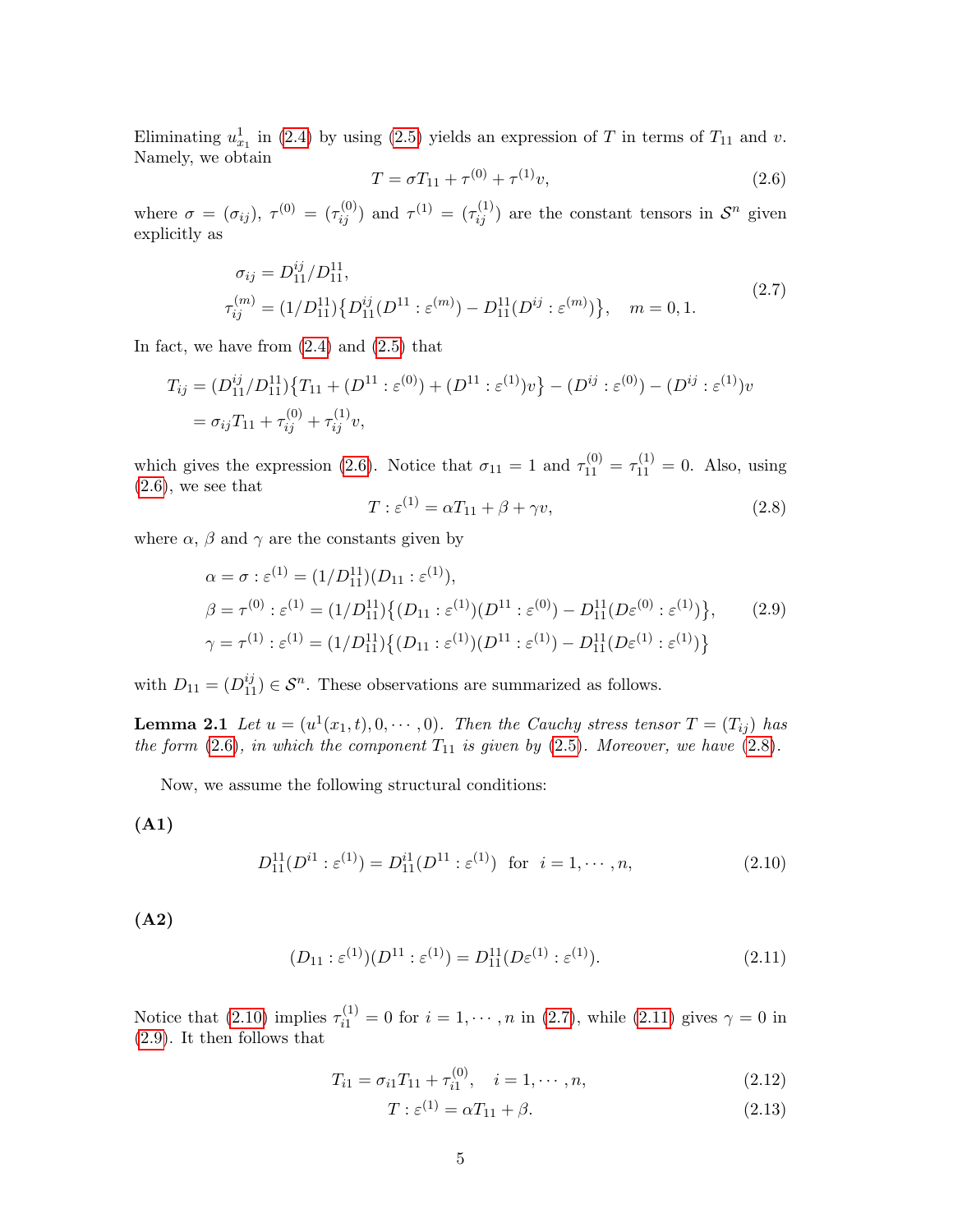This implies that the first column of T is constant if and only if  $T_{11}$  in [\(2.5\)](#page-3-3) is constant. Moreover, in this case,  $T : \varepsilon^{(1)}$  becomes a constant too. Therefore, under the assumptions  $(2.10)$  and  $(2.11)$ , for one-dimensional solutions of the form  $(2.2)$ , we can reduce the original multi-dimensional systems  $(1.9) - (1.10)$  $(1.9) - (1.10)$  $(1.9) - (1.10)$  and  $(1.11) - (1.12)$  $(1.11) - (1.12)$  $(1.11) - (1.12)$  both with  $b \equiv 0$  into the following one-dimensional systems:

<span id="page-5-0"></span>
$$
T_{11} = D_{11}^{11} u_{x_1}^1 - (D^{11} : \varepsilon^{(0)}) - (D^{11} : \varepsilon^{(1)}) v,
$$
\n
$$
(2.14)
$$

$$
v_t = (\alpha T_{11} + \beta - f'(v) + v_{x_1x_1})|v_{x_1}|,
$$
\n(2.15)

and

<span id="page-5-1"></span>
$$
T_{11} = D_{11}^{11} u_{x_1}^1 - (D^{11} : \varepsilon^{(0)}) - (D^{11} : \varepsilon^{(1)}) v,\tag{2.16}
$$

$$
v_t = -\{(-f'(v) + v_{x_1x_1})_{x_1}|v_{x_1}|\}_{x_1},\tag{2.17}
$$

respectively, where  $T_{11}$  is a constant. These considerations are summarized as follows.

**Proposition 2.2** Suppose that the assumptions [\(2.10\)](#page-4-2) and [\(2.11\)](#page-4-4) are met. Then the function  $(v, u)$  given by  $(2.2)$  is a solution to system  $(1.9)$  –  $(1.10)$  (resp. system  $(1.11)$ )  $-$  [\(1.12\)](#page-2-3)) with  $b \equiv 0$  if and only if  $(v, u<sup>1</sup>)$  satisfies the one-dimensional system [\(2.14\)](#page-5-0) – [\(2.15\)](#page-5-0) (resp. the system  $(2.16) - (2.17)$  $(2.16) - (2.17)$  $(2.16) - (2.17)$ ) with  $T_{11}$  being a constant.

**Remark 1.** Since  $T_{11}$  is regarded as a given constant parameter, both systems  $(2.14)$  –  $(2.15)$  and  $(2.16) - (2.17)$  $(2.16) - (2.17)$  $(2.16) - (2.17)$  are completely decoupled. This means that we solve  $(2.15)$  or  $(2.17)$  for v independently, and then find  $u^1$  from  $(2.14)$  or  $(2.16)$ .

### 3 Traveling wave solutions

In this section we are going to look for smooth traveling wave solutions to the onedimensional systems  $(2.14) - (2.15)$  $(2.14) - (2.15)$  $(2.14) - (2.15)$  and  $(2.16) - (2.17)$  $(2.16) - (2.17)$  $(2.16) - (2.17)$  in the form

<span id="page-5-2"></span>
$$
v = v(x_1 - st), \qquad u_{x_1}^1 = w(x_1 - st), \tag{3.1}
$$

where s is a constant velocity to be determined. Here it is assumed that  $v(\xi)$  and  $w(\xi)$ connect the constant states  $v_{\pm}$  ( $v_{-} < v_{+}$ ) and  $w_{\pm}$  (to be determined), respectively:

<span id="page-5-5"></span>
$$
v(\xi) \to v_{\pm}, \qquad w(\xi) \to w_{\pm} \tag{3.2}
$$

as  $\xi \to \pm \infty$ , and satisfies the requirement

<span id="page-5-3"></span>
$$
v_{\xi} > 0 \tag{3.3}
$$

for  $\xi \in \mathbb{R}$ . Here we have written  $\xi = x_1 - st$ .

For the potential  $f(v)$ , we impose the following conditions:

Assumption (B)

<span id="page-5-4"></span> $f(v)$  is a smooth double-well potential which has two local minima at  $v_$  and  $v_+$  with  $v_- < v_+$  and one local maximum at  $v_*$  with  $v_- < v_* < v_+$ , (3.4) and satisfies  $f'(v) > 0$  for  $v - < v < v_*$  and  $f'(v) < 0$  for  $v_* < v < v_+$ .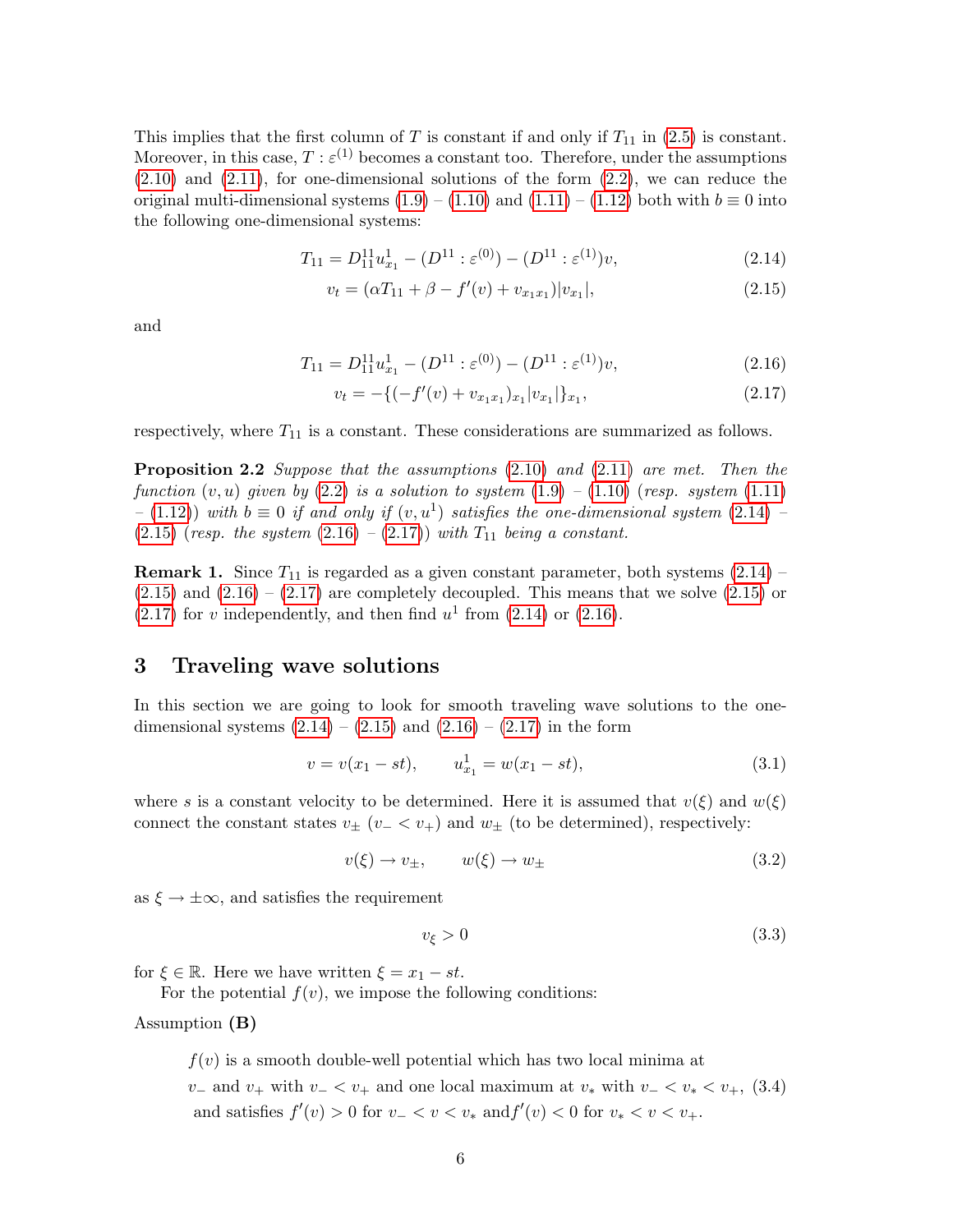<span id="page-6-3"></span>For simplicity, we assume that

$$
f^{(k)}(v_+) = 0 \text{ for } 1 \le k \le 2m_1 - 1, \quad f^{(2m_1)}(v_+) > 0,
$$
  

$$
f^{(k)}(v_-) = 0 \text{ for } 1 \le k \le 2m_2 - 1, \quad f^{(2m_2)}(v_-) > 0,
$$
 (3.5)

where  $m_1$  and  $m_2$  are positive integers. A straightforward computation shows that for solutions of the form  $(3.1)$ , system  $(2.14) - (2.15)$  $(2.14) - (2.15)$  $(2.14) - (2.15)$  turns out to be

<span id="page-6-0"></span>
$$
T_{11} = D_{11}^{11}w - (D^{11} : \varepsilon^{(0)}) - (D^{11} : \varepsilon^{(1)})v,
$$
\n(3.6)

$$
-sv_{\xi} = (\alpha T_{11} + \beta - f'(v) + v_{\xi\xi})|v_{\xi}|,
$$
\n(3.7)

while system  $(2.16) - (2.17)$  $(2.16) - (2.17)$  $(2.16) - (2.17)$  becomes

<span id="page-6-2"></span>
$$
T_{11} = D_{11}^{11}w - (D^{11} : \varepsilon^{(0)}) - (D^{11} : \varepsilon^{(1)})v,
$$
\n(3.8)

$$
-sv_{\xi} = -\{(-f'(v) + v_{\xi\xi})_{\xi}|v_{\xi}|\}_{\xi},\tag{3.9}
$$

where  $T_{11}$  is assumed to be a given constant.

**Remark 2.** Since systems  $(2.14) - (2.15)$  $(2.14) - (2.15)$  $(2.14) - (2.15)$  and  $(2.16) - (2.17)$  $(2.16) - (2.17)$  $(2.16) - (2.17)$  are intended to describe phase transitions, it is necessary to assume that the nonlinearity  $f(v)$  has at least two different minima, say  $v_-, v_+$  and one maximum, say  $v_*$ .

We now consider the case that  $v - \langle v_+ \rangle$  (The case that  $v - \langle v_+ \rangle$  can be treated in a similar manner, and we conclude that traveling wave exists if and only if  $v_{\xi} < 0$  is satisfied). In this case, traveling wave exists if and only if [\(3.3\)](#page-5-3) is true. In this remark, we prove the necessity part. The sufficiency part is the main task of the present article and will be proved after this remark.

Assume that there exists a smooth traveling wave v and

there exists at least one point, say 
$$
\xi_0 \in \mathbb{R}
$$
, such that  $v'(\xi_0) > 0$ . (3.10)

Otherwise,  $v'(\xi) \leq 0$  for all  $\xi \in \mathbb{R}$ . It is easy to see that such v can not connect, v<sub>-</sub> and  $v_{+}$ , at minus and plus infinity, respectively, provided that  $v_{-} < v_{+}$ .

Define

$$
\mathcal{N}_{\xi_0} = \{ N(\xi_0) \subset \mathbb{R} \mid N(\xi_0) \text{ any open simply connected set containing } \xi_0, v'(\xi) \ge 0, \forall \xi \in N(\xi_0), \text{ and } v'(\xi) = 0 \text{ only if } \xi \text{ is an inflection point} \} (3.11)
$$

and a relation  $\prec$ : for any two elements  $N_1, N_2 \in \mathcal{N}_{\xi_0}, N_1 \prec N_2$  means  $N_1 \subset N_2$ . By Zorn's lemma (see, e.g. [\[27\]](#page-14-5)) we conclude that there exists a maximal element  $N_{\text{max}}(\xi_0)$ in  $\mathcal{N}_{\xi_0}$ , and assume that there exist two numbers  $\xi_-, \xi_+$  such that  $N_{\max}(\xi_0) = (\xi_-, \xi_+).$ It is easy to see that  $v'(\xi_{\pm}) = 0$ , and we assume that

$$
v(\xi_{-}) = \underline{v}, \quad v(\xi_{+}) = \bar{v} \tag{3.12}
$$

with <u>v</u>,  $\bar{v} \in \mathbb{R}$  and  $\underline{v} < \bar{v}$ . In  $(\xi_-, \xi_+)$ , equation [\(3.7\)](#page-6-0) can be reduced to an ordinary differential equation of second order as follows

<span id="page-6-1"></span>
$$
v_{\xi\xi} = f'(v) - (s + \alpha T_{11} + \beta). \tag{3.13}
$$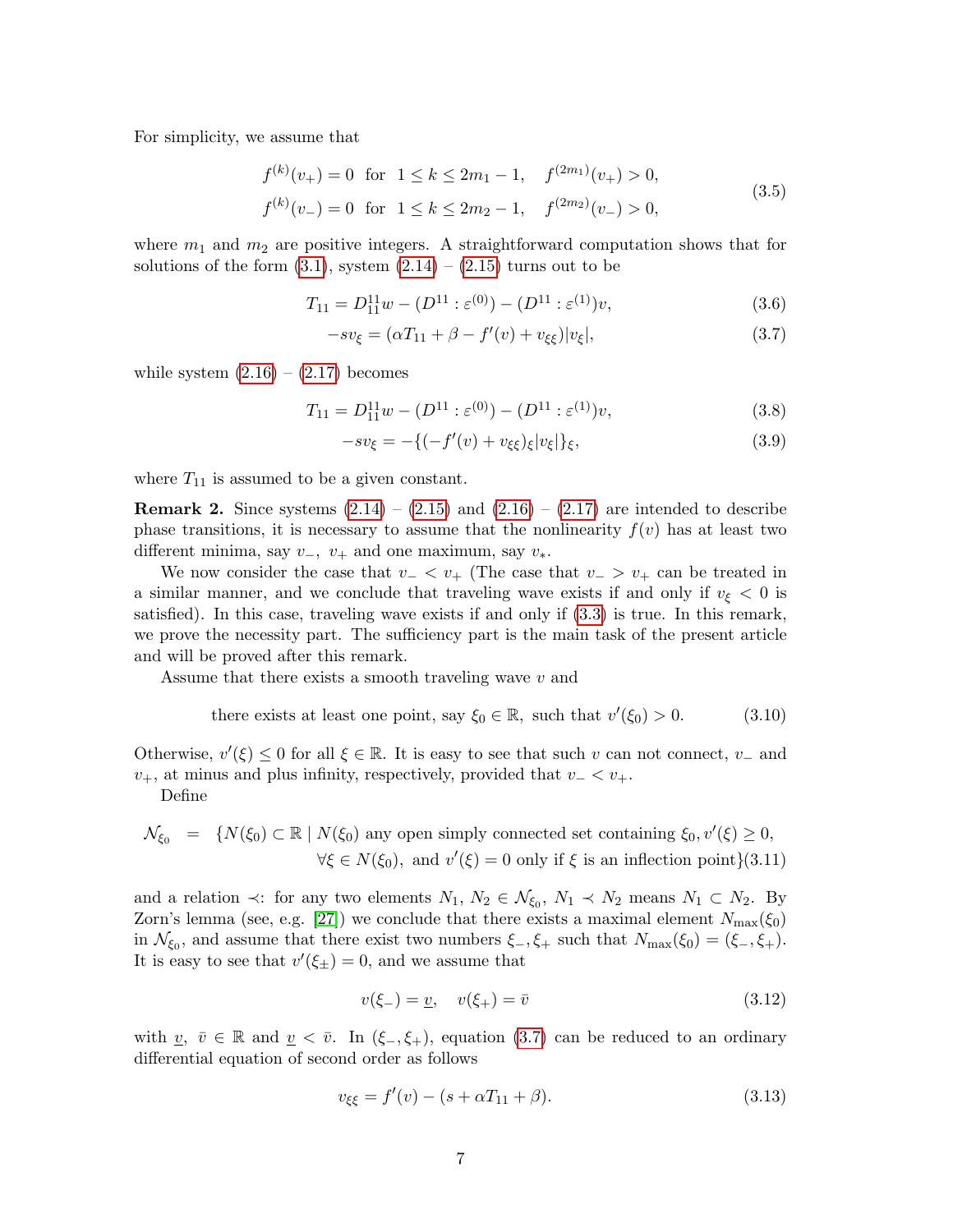I) Suppose that both  $\xi_+$  and  $\xi_-$  are infinite. Thus we can obtain  $\bar{v} = v_+$  and  $\underline{v} = v_-$ . Invoking assumption [\(3.4\)](#page-5-4), we rewrite [\(3.7\)](#page-6-0) as

<span id="page-7-0"></span>
$$
v_{\xi} = b(v)(v_{+} - v)^{m_1}(v - v_{-})^{m_2}, \text{ for } \xi \in (\xi_{-}, \xi_{+})
$$
\n(3.14)

here  $b(v)$  is a smooth function. Thus from uniqueness theorem of ordinary differential equations (see e.g. page 259, [\[24\]](#page-14-6)), we exclude the case that  $v_{\xi}(\xi_0) = 0$  for some finite  $\xi_0 \in \mathbb{R}$ , and assumption [\(3.3\)](#page-5-3) follows.

II) Assume  $\bar{v} > v_+$  (or  $\underline{v} < v_-$ ) at a finite point. Then there exists a point, say  $\xi_*,$ such that  $v(\xi_*) = v_+$ . As in I) we know that v satisfies [\(3.14\)](#page-7-0) in a small interval  $[\xi_*, \xi^*$ ) with  $\xi^* > \xi_*$ . This is impossible again by uniqueness theorem of ordinary differential equations.

III) Now we assume that either  $\xi_+$  or  $\xi_-$  is finite (We only consider the case  $\xi_+$  is finite, another case can be treated in a similar way). Then there is a suitable number  $\xi_* > \xi_+$  such that

i)  $v_{\xi}(\xi) < 0$  for  $\xi \in (\xi_{+}, \xi_{*})$ ; ii)  $v(\xi) = \overline{v}$  for  $\xi \in (\xi_+, \xi_*),$ 

as shown in Figure 1 (see page 16 of this article).

We first handle case ii). Since we look for a smooth solution v, the left limits at  $\xi_{+}$ of derivatives up to second order (which is enough here) of  $v$  must be equal to the right ones, respectively. It is easy to compute that  $v_{\xi\xi}(\xi + 0) = 0$ . Thus taking limit for both sides of [\(3.13\)](#page-6-1) yields that

$$
0 = v_{\xi\xi}(\xi - 0) = f'(\bar{v}) - (s + \alpha T_{11} + \beta). \tag{3.15}
$$

So this means  $v \equiv \bar{v}$  is a solution to [\(3.13\)](#page-6-1). This violates uniqueness theorem of ordinary differential equations in  $(\xi_-, \xi_+]$ . Therefore case ii) could not happen.

It remains to consider case i). In  $(\xi_+,\xi^*)$ , equation [\(3.7\)](#page-6-0) is equivalent to

<span id="page-7-1"></span>
$$
v_{\xi\xi} = f'(v) - (-s + \alpha T_{11} + \beta). \tag{3.16}
$$

Thus from  $(3.16)$  and  $(3.13)$  one has

$$
f'(\bar{v}) - (-s + \alpha T_{11} + \beta) = f'(\bar{v}) - (s + \alpha T_{11} + \beta)
$$

which implies that

<span id="page-7-2"></span>
$$
s = 0,\tag{3.17}
$$

hence if  $s \neq 0$ , then case i) can not be true. Suppose that [\(3.17\)](#page-7-2) is satisfied, then [\(3.16\)](#page-7-1) and [\(3.13\)](#page-6-1) become

$$
\frac{1}{2}(v_{\xi})^2 = \Phi(v; c) := f(v) - (\alpha T_{11} + \beta)v + c, \text{ for } \xi \in (\xi_-, \xi_+),
$$
 (3.18)

<span id="page-7-3"></span>
$$
\frac{1}{2}(v_{\xi})^2 = \Phi(v; c_1) := f(v) - (\alpha T_{11} + \beta)v + c_1, \text{ for } \xi \in (\xi_+, \xi^*). \tag{3.19}
$$

We can not see immediately that equations [\(3.18\)](#page-7-3) and [\(3.19\)](#page-7-3) can be rewritten in the form of [\(3.14\)](#page-7-0) that meets the conditions of uniqueness theorem of first order ordinary differential equations. Note that the right hand side of [\(3.18\)](#page-7-3) differs, by a constant, from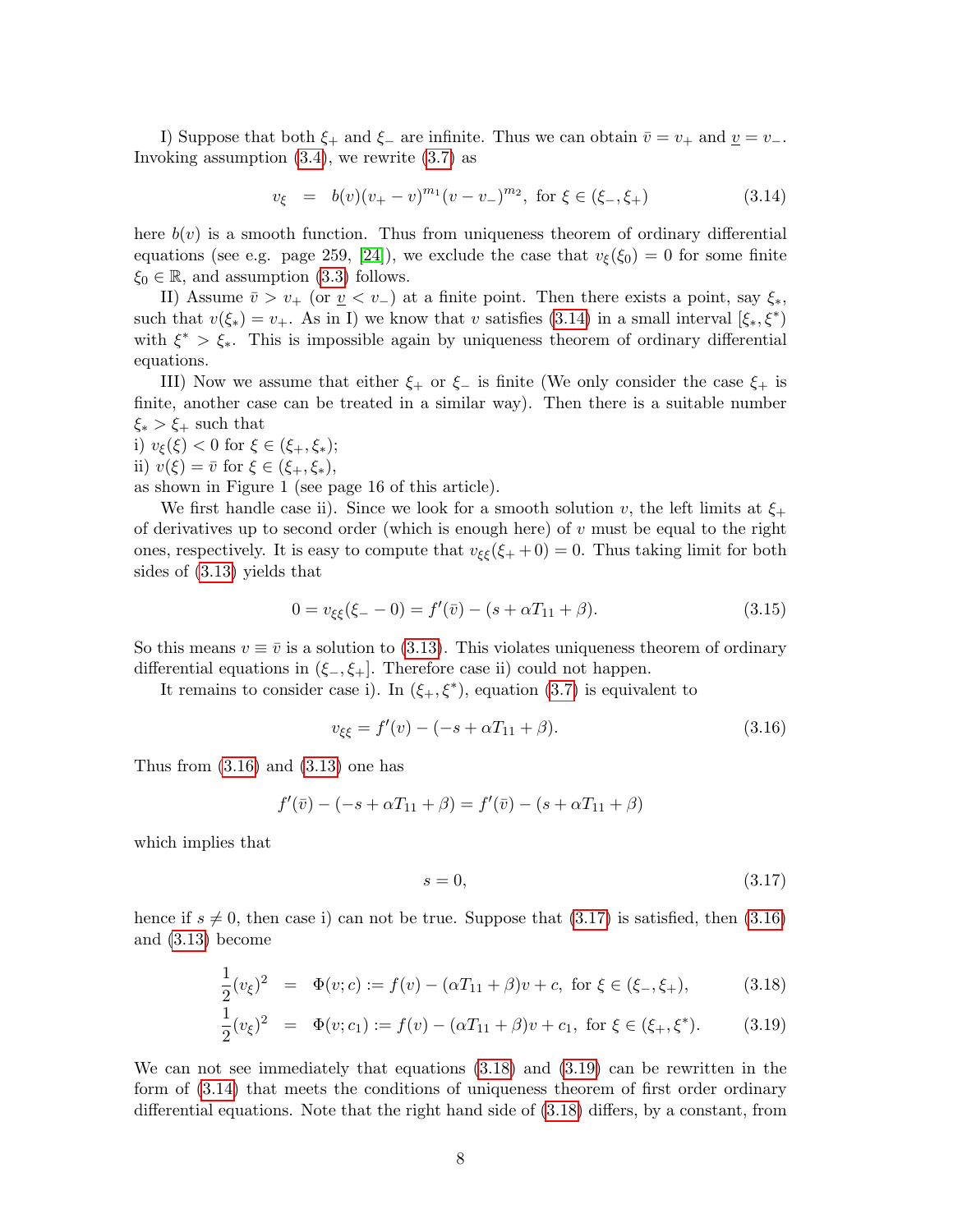that of [\(3.19\)](#page-7-3), namely c, c<sub>1</sub> may be different. But at  $\xi = \xi_{+}$ , there hold  $v_{\xi} = 0$ ,  $v = \overline{v}$ . Hence, it follows from [\(3.18\)](#page-7-3) and [\(3.19\)](#page-7-3) that  $\Phi(\bar{v}; c) = 0 = \Phi(\bar{v}; c_1)$ , so  $c = c_1$ . That is to say v satisfies the same equation in both  $(\xi_+,\xi^*)$  and  $(\xi_-,\xi_+)$ . By extension, it is also true that v satisfies the same equation in any interval contained in  $(-\infty, \infty)$ . Thus  $c = c_1 = -(f(v_{\pm})-(s+\alpha T_{11}+\beta)v_{\pm}),$  and [\(3.7\)](#page-6-0) can be rewritten as [\(3.14\)](#page-7-0). We can apply again uniqueness theorem of ordinary differential equations and conclude it is impossible that  $v_{\xi}(\xi_0) = 0$  for any finite  $\xi_0$ . This leads to a contradiction since we assumed that  $v_{\xi}(\xi_{+}) = 0$  and  $\xi_{+}$  is finite. So we again obtain that  $v_{\xi}$  can not change its sign even [\(3.17\)](#page-7-2) holds, and must be positive since we assume  $v- < v_+$ .

We now turn back to the investigation of traveling waves. The remaining of this section will be divided into two parts corresponding to systems  $(3.6) - (3.7)$  $(3.6) - (3.7)$  $(3.6) - (3.7)$  and  $(3.8) (3.8) -$ [\(3.9\)](#page-6-2), respectively.

Part 1. We first study the non-conservative system  $(3.6) - (3.7)$  $(3.6) - (3.7)$  $(3.6) - (3.7)$ . Letting  $\xi \to \pm \infty$  in  $(3.6)$  and recalling that  $T_{11}$  is constant, we obtain

$$
T_{11} = D_{11}^{11} w_{\pm} - (D^{11} : \varepsilon^{(0)}) - (D^{11} : \varepsilon^{(1)}) v_{\pm},
$$

which gives

<span id="page-8-2"></span>
$$
D_{11}^{11}(w_{+}-w_{-}) = (D^{11} : \varepsilon^{(1)})(v_{+}-v_{-}). \tag{3.20}
$$

On the other hand, since we have assumed [\(3.3\)](#page-5-3), one can obtain from [\(3.7\)](#page-6-0) that

$$
-sv_{\xi} = (\alpha T_{11} + \beta - f'(v) + v_{\xi\xi})v_{\xi}
$$

$$
= \{(\alpha T_{11} + \beta)v - f(v) + \frac{1}{2}(v_{\xi})^2\}_{\xi}.
$$

Integrating it with respect to  $\xi$  yields

<span id="page-8-0"></span>
$$
\frac{1}{2}(v_{\xi})^2 = f(v) - (s + \alpha T_{11} + \beta)v - A =: g(v),
$$
\n(3.21)

where A is a constant. Letting  $\xi \to \pm \infty$  and using [\(3.2\)](#page-5-5) gives

$$
f(v_{\pm}) - (s + \alpha T_{11} + \beta)v_{\pm} - A = 0,
$$

from which follows that

<span id="page-8-1"></span>
$$
s + \alpha T_{11} + \beta = \frac{f(v_+) - f(v_-)}{v_+ - v_-}.
$$
\n(3.22)

As a consequence, we see that  $g(v)$  defined in [\(3.21\)](#page-8-0) can be rewritten as

$$
g(v) = f(v) - f(v_{\pm}) - \frac{f(v_{+}) - f(v_{-})}{v_{+} - v_{-}}(v - v_{\pm}).
$$
\n(3.23)

Since  $g(v) \geq 0$  by [\(3.21\)](#page-8-0), we get

$$
f(v) - f(v_{\pm}) \ge \frac{f(v_{+}) - f(v_{-})}{v_{+} - v_{-}}(v - v_{\pm})
$$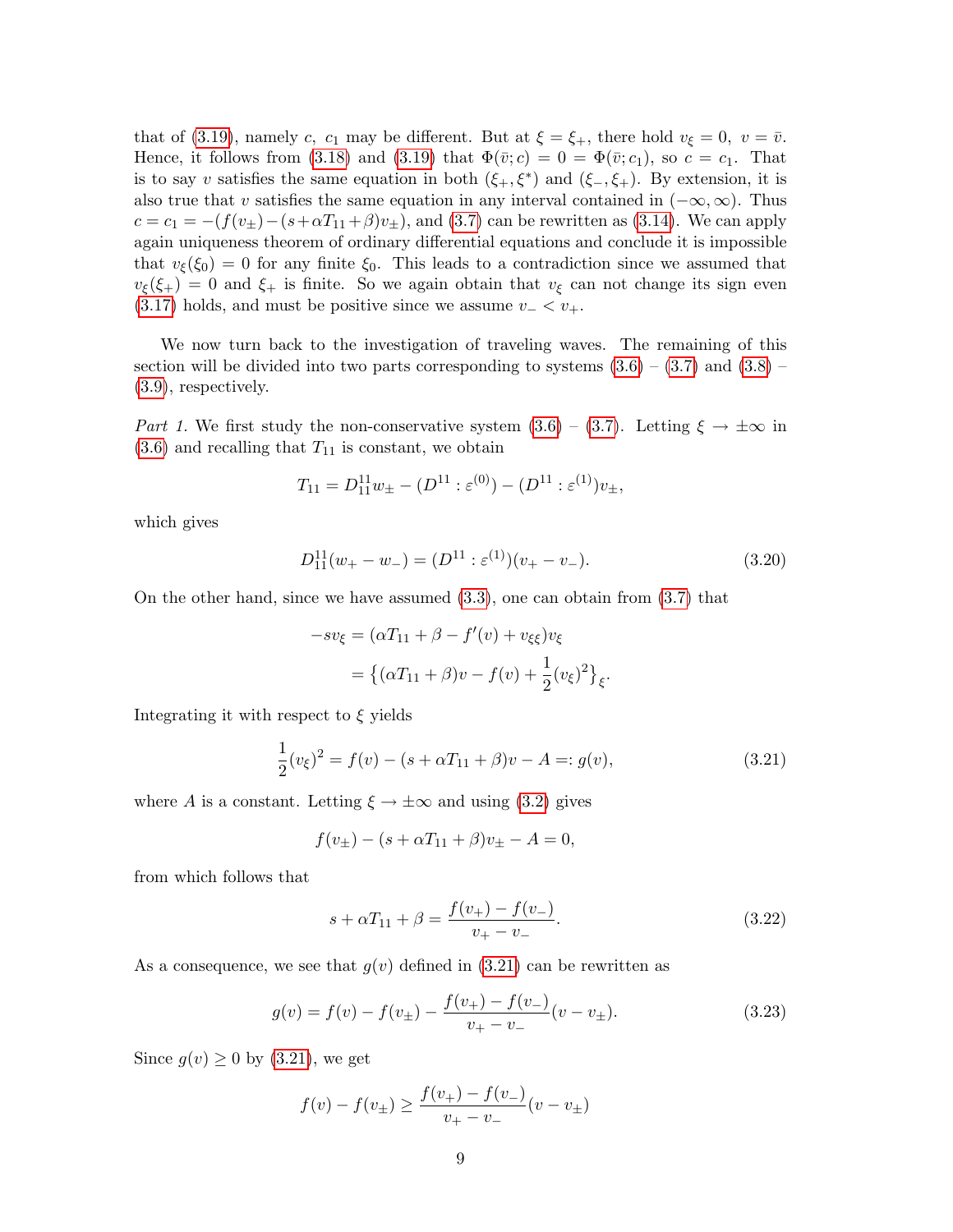for all v such that  $v - < v < v_+$ . We divide this inequality by  $v - v_+$ , where  $v - v_+ < 0 <$  $v - v_-,$  and take the limits as  $\xi \to \pm \infty$ . Since  $v(\xi) \to v_\pm$  as  $\xi \to \pm \infty$ , we deduce that

$$
f'(v_+) \le \frac{f(v_+) - f(v_-)}{v_+ - v_-} \le f'(v_-).
$$

By the assumption [\(3.4\)](#page-5-4) or [\(3.5\)](#page-6-3) we have  $f'(v_{\pm}) = 0$ , and thus we infer that

<span id="page-9-0"></span>
$$
f(v_{+}) = f(v_{-}), \tag{3.24}
$$

which together with [\(3.22\)](#page-8-1) gives

<span id="page-9-2"></span>
$$
s = -(\alpha T_{11} + \beta). \tag{3.25}
$$

Thus the velocity s of the traveling wave solution is determined.

Consequently, our equation [\(3.21\)](#page-8-0) can be simplified to

<span id="page-9-1"></span>
$$
\frac{1}{2}(v_{\xi})^2 = f(v) - f(v_{\pm}).
$$
\n(3.26)

By  $(3.24)$  and the assumptions  $(3.4)$  and  $(3.5)$ , we can write

$$
f(v) - f(v_{\pm}) = \frac{1}{2}a(v)(v_{+} - v)^{2m_1}(v - v_{-})^{2m_2}
$$
\n(3.27)

with  $a(v) > 0$  being a smooth function. Therefore [\(3.26\)](#page-9-1) can be rewritten as

$$
v_{\xi} = a(v)^{1/2}(v_{+} - v)^{m_1}(v - v_{-})^{m_2}.
$$
\n(3.28)

This equation admits a smooth solution  $v(\xi)$  satisfying [\(3.2\)](#page-5-5) and [\(3.3\)](#page-5-3). Moreover, the solution verifies the following decay estimates for  $\xi \to \pm \infty$ :

<span id="page-9-3"></span>
$$
\left|\partial_{\xi}^{k}(v(\xi)-v_{+})\right| \leq \begin{cases} Ce^{-c|\xi|} & \text{if } m_{1}=1, \\ C(1+|\xi|)^{-\nu_{1}-k} & \text{if } m_{1}>1 \end{cases}
$$
 (3.29)

for  $\xi \to \infty$ , and

<span id="page-9-4"></span>
$$
\left| \partial_{\xi}^{k}(v(\xi) - v_{-}) \right| \leq \begin{cases} Ce^{-c|\xi|} & \text{if } m_{2} = 1, \\ C(1 + |\xi|)^{-\nu_{2} - k} & \text{if } m_{2} > 1 \end{cases}
$$
 (3.30)

for  $\xi \to -\infty$ , where k is a non-negative integer,  $\nu_1 = 1/(m_1 - 1)$ ,  $\nu_2 = 1/(m_2 - 1)$ , and C and c are positive constants.

Thus we have proved the following theorem:

**Theorem 3.1 (Non-conservative case)** Suppose that the assumptions  $(3.4)$  and  $(3.5)$ are satisfied. Then the one-dimensional system  $(2.14) - (2.15)$  $(2.14) - (2.15)$  $(2.14) - (2.15)$  admits a smooth traveling wave solution  $(v, u_{x_1}^1) = (v, w)(x_1 - st)$  satisfying [\(3.2\)](#page-5-5) and [\(3.3\)](#page-5-3) if and only if the constants s,  $v_{\pm}$  and  $w_{\pm}$  satisfy the relations [\(3.25\)](#page-9-2), [\(3.24\)](#page-9-0) and [\(3.20\)](#page-8-2). In particular, two local minima  $f(v_{\pm})$  must coincide in this case. Moreover, such a traveling wave solution is unique up to a translation in  $\xi$  and verifies the decay estimates [\(3.29\)](#page-9-3) and [\(3.30\)](#page-9-4) for  $\xi \rightarrow \pm \infty$ , respectively.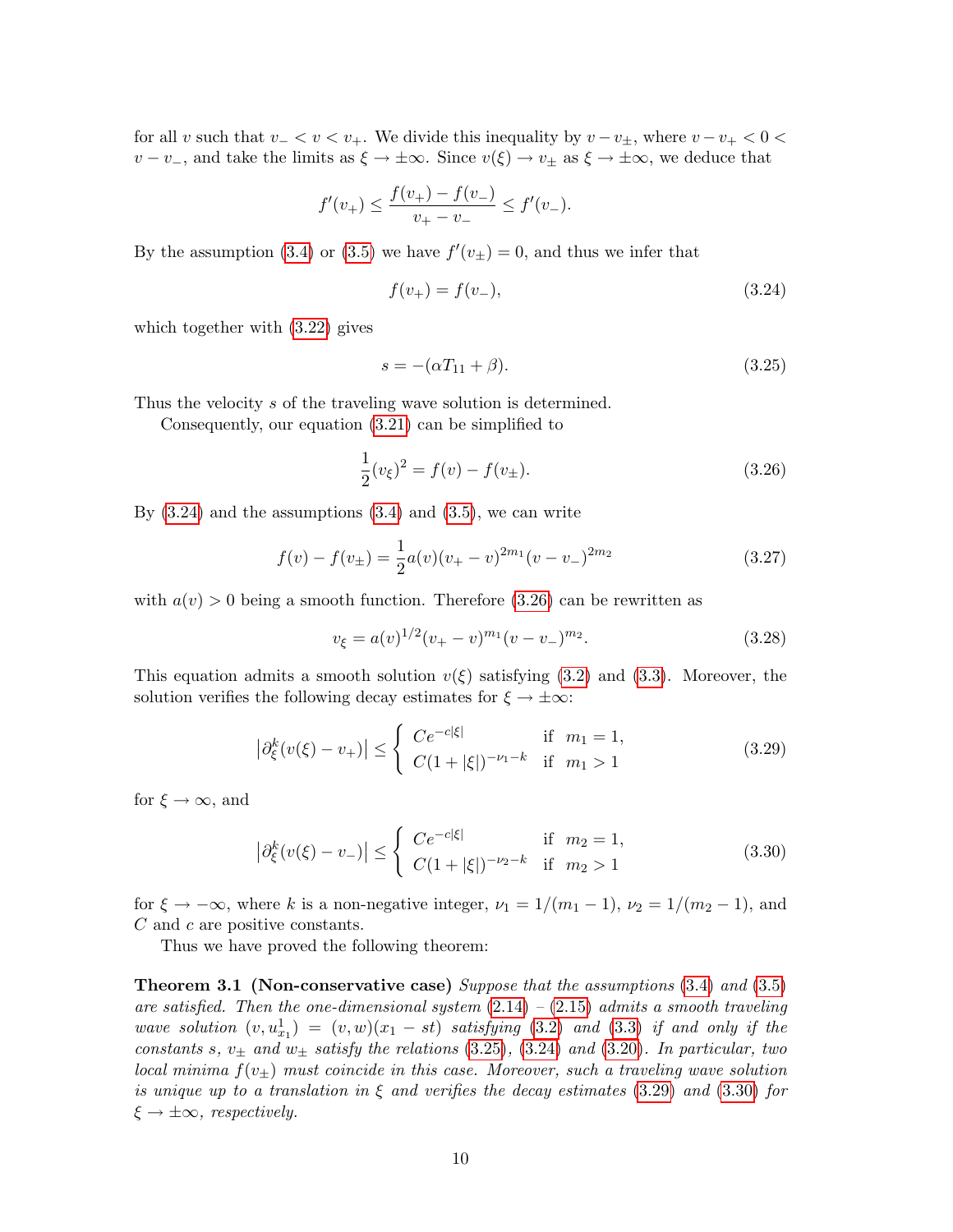Part 2. Next, we discuss the conservative system  $(3.8) - (3.9)$  $(3.8) - (3.9)$  $(3.8) - (3.9)$ . In this case, we still have [\(3.20\)](#page-8-2). Also, integrating [\(3.9\)](#page-6-2) gives

<span id="page-10-0"></span>
$$
-sv = -(-f'(v) + v_{\xi\xi})_{\xi}|v_{\xi}| + A_1,
$$
\n(3.31)

where  $A_1$  is a constant. Letting  $\xi \to \pm \infty$ , we then obtain  $A_1 = -sv_{\pm}$ , which implies

<span id="page-10-4"></span>
$$
s = 0.\t\t(3.32)
$$

Whence we have  $A_1 = 0$  so that [\(3.31\)](#page-10-0) becomes  $(-f'(v) + v_{\xi\xi})_\xi |v_\xi| = 0$ . Since  $v_\xi > 0$  by [\(3.3\)](#page-5-3), we get  $(-f'(v) + v_{\xi\xi})_{\xi} = 0$  and hence

<span id="page-10-1"></span>
$$
v_{\xi\xi} - f'(v) = A_2,\tag{3.33}
$$

where  $A_2$  is a constant. Letting again  $\xi \to \pm \infty$ , we find that  $A_2 = -f'(v_{\pm}) = 0$ , where we have used the assumption  $(3.4)$  or  $(3.5)$ . Consequently,  $(3.33)$  becomes

<span id="page-10-2"></span>
$$
v_{\xi\xi} - f'(v) = 0.\t\t(3.34)
$$

Multiplying [\(3.34\)](#page-10-2) by  $v_{\xi}$ , we get  $\left\{\frac{1}{2}(v_{\xi})^2 - f(v)\right\}_{\xi} = 0$ . We integrate this equation in  $\xi$ to obtain

<span id="page-10-3"></span>
$$
\frac{1}{2}(v_{\xi})^2 = f(v) - A_3,\tag{3.35}
$$

where  $A_3$  is a constant. Letting  $\xi \to \pm \infty$ , we see that  $A_3 = f(v_{\pm})$  and hence the relation [\(3.24\)](#page-9-0) must be satisfied. Consequently, we find that [\(3.35\)](#page-10-3) is just the same as [\(3.26\)](#page-9-1) in Part 1. Therefore the same arguments as in Part 1 prove the following theorem.

Theorem 3.2 (Conservative case) Suppose that the assumptions [\(3.4\)](#page-5-4) and [\(3.5\)](#page-6-3) are satisfied. Then the one-dimensional system  $(2.16)$  –  $(2.17)$  admits a smooth traveling wave solution  $(v, u_{x_1}^1) = (v, w)(x_1 - st)$  satisfying [\(3.2\)](#page-5-5) and [\(3.3\)](#page-5-3) if and only if the constants s,  $v_{\pm}$  and  $w_{\pm}$  satisfy the relations [\(3.32\)](#page-10-4), [\(3.24\)](#page-9-0) and [\(3.20\)](#page-8-2). In particular, two local minima  $f(v_{\pm})$  must coincide also in this case. In particular, necessarily,  $s = 0$ , and the traveling wave is actually a standing wave solution. Moreover, such a standing wave solution is unique up to a translation in  $\xi$  and verifies the decay estimates [\(3.29\)](#page-9-3) and [\(3.30\)](#page-9-4) for  $\xi \rightarrow \pm \infty$ , respectively.

# 4 Comparison with the Allen-Cahn/Cahn-Hilliard equations coupled with linear elasticity

In this section we are going to compare our results with those for the Allen-Cahn and the Cahn-Hilliard equations, coupled with the linear elasticity system [\(1.9\)](#page-2-2) with constitutive relation [\(1.6\)](#page-2-0). We shall consider only quasi-static models. The Allen-Cahn and Cahn-Hilliard equations coupled with [\(1.9\)](#page-2-2) are, respectively, as follows

$$
-\operatorname{div}_x T = b,\tag{4.1}
$$

<span id="page-10-5"></span>
$$
v_t = T : \varepsilon^{(1)} - f'(v) + \Delta_x v,\tag{4.2}
$$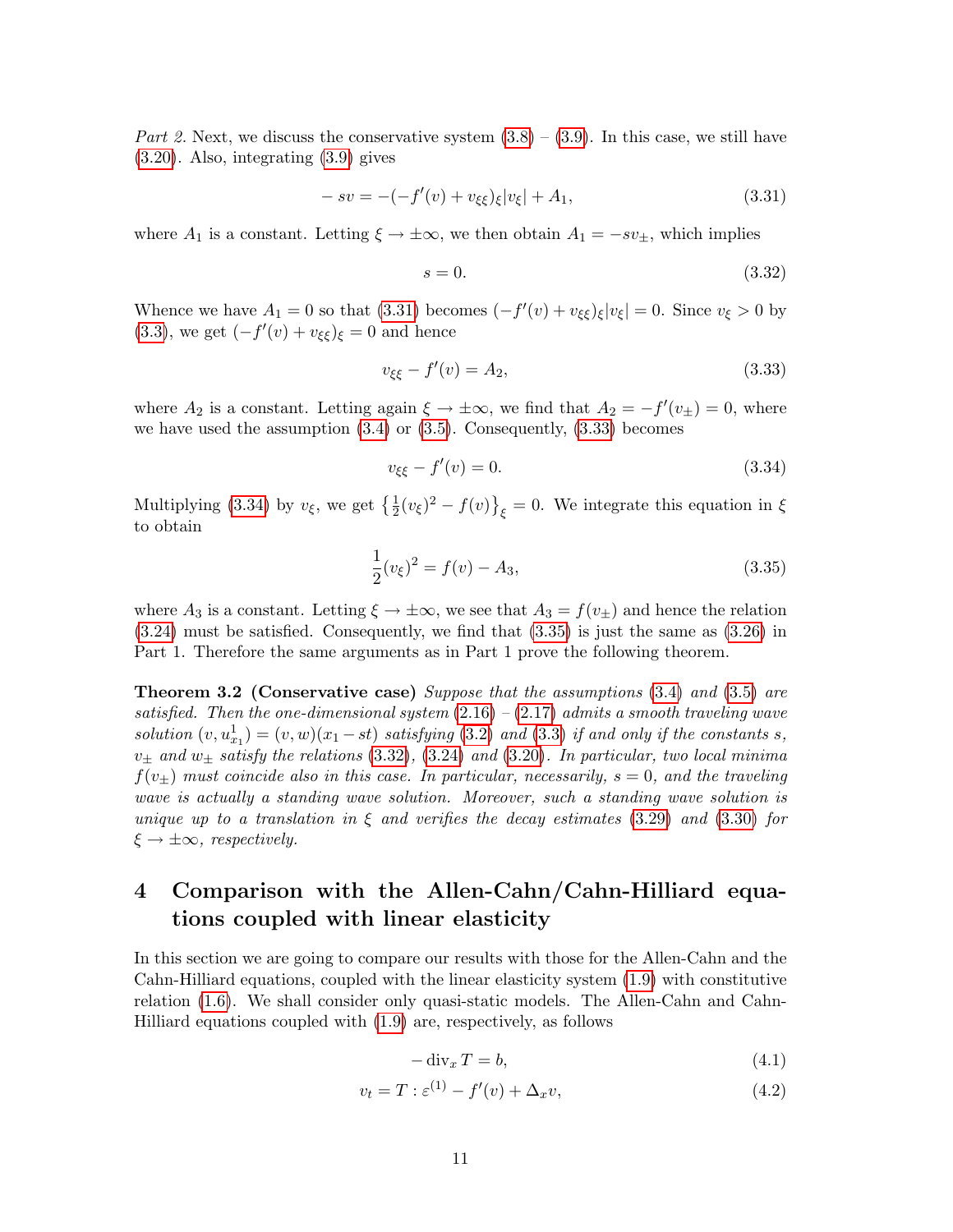and

$$
-\operatorname{div}_x T = b,\t\t(4.3)
$$

<span id="page-11-0"></span>
$$
v_t = -\text{div}_x \{ \nabla_x (T : \varepsilon^{(1)} - f'(v) + \Delta_x v) \}.
$$
\n(4.4)

Here we made the same assumptions [\(1.6\)](#page-2-0) and [\(1.7\)](#page-2-1) for the systems.

As we will see, there are interesting differences between the result of existence of traveling waves for system  $(4.1) - (4.2)$  $(4.1) - (4.2)$  $(4.1) - (4.2)$  and those for system  $(1.1) - (1.2)$  $(1.1) - (1.2)$  $(1.1) - (1.2)$ .

The well-posedness of systems  $(4.1) - (4.2)$  $(4.1) - (4.2)$  $(4.1) - (4.2)$  and  $(4.3) - (4.4)$  $(4.3) - (4.4)$  $(4.3) - (4.4)$ , has been studied, in particular, in [\[10,](#page-14-7) [17\]](#page-14-8).

Their is also an extensive literature on traveling waves to the single Allen-Cahn equation [\(4.2\)](#page-10-5) with various nonlinearities: we refer the reader to the articles, e.g., Aronson and Weinberger [\[8\]](#page-14-9), Berestycki and Hamel [\[9\]](#page-14-10), [\[15\]](#page-14-11), Ninomiya and Taniguchi [\[21,](#page-14-12) [22\]](#page-14-13), Taniguchi [\[25\]](#page-14-14), or the book by Fife [\[14\]](#page-14-15), etc. However, there are very few results, to the knowledge of the authors, for the existence of traveling waves for the complete systems  $(4.1) - (4.2)$  $(4.1) - (4.2)$  $(4.1) - (4.2)$  and  $(4.3) - (4.4)$  $(4.3) - (4.4)$  $(4.3) - (4.4)$ .

#### 4.1 Traveling waves for the Allen-Cahn/Cahn-Hilliard models

We divide this subsection into two parts.

Part 1. System  $(4.1) - (4.2)$  $(4.1) - (4.2)$  $(4.1) - (4.2)$ . We now turn to consider the non-conservative case. We assume that

$$
b = 0, \qquad v = v(x_1, t), \qquad u = (u^1(x_1, t), 0, \cdots, 0),
$$

and that the same assumptions  $(2.10) - (2.11)$  $(2.10) - (2.11)$  $(2.10) - (2.11)$  are true to system  $(4.1) - (4.2)$  $(4.1) - (4.2)$  $(4.1) - (4.2)$  as in Section 2. Then similar computations yield that  $(4.1) - (4.2)$  $(4.1) - (4.2)$  $(4.1) - (4.2)$  can be reduced to

<span id="page-11-1"></span>
$$
v_t = v_{x_1 x_1} + \mu - f'(v), \tag{4.5}
$$

where  $\mu = \alpha T_{11} + \beta$  is a constant.

To prove the existence of traveling wave solutions to [\(4.5\)](#page-11-1), we recall one of the existence theorems (see for instance, [\[19,](#page-14-16) [15\]](#page-14-11) and also the references cited therein) for the following single Allen-Cahn equation

<span id="page-11-2"></span>
$$
v_t = v_{x_1 x_1} + g(v). \tag{4.6}
$$

Notice that eq.  $(4.5)$  can be written in the form of  $(4.6)$  by defining

$$
g(v) = \mu - f'(v).
$$

For the convenience of the readers, we state the following theorem for equation [\(4.6\)](#page-11-2).

**Theorem 4.1** (Kanel [\[19\]](#page-14-16), and Theorem 3.1 in [\[15\]](#page-14-11)) Let  $v_- < v_* < v_+$  and let  $g \in C^1(\mathbb{R})$ satisfy  $g(v_{\pm}) = 0$ ,  $g'(v_{\pm}) < 0$ ,  $g(u) < 0$  for  $v_{-} < v < v_{*}$ , and  $g(v) > 0$  for  $v_{*} < v < v_{+}$ . Then there exists a unique (up to a translation) monotone traveling wave solution to  $(4.6)$ , which connects the end states v<sub>-</sub> and v<sub>+</sub>.

In the following, when we speak of a "traveling wave over  $[\alpha, \beta]$  with velocity  $s_{\alpha,\beta}$ ", we shall mean a solution of equation [\(4.6\)](#page-11-2) with the given  $s_{\alpha,\beta}$ , which is positive in  $(\alpha,\beta)$ and vanishes at  $\alpha$  and  $\beta$ . We now cite the following theorem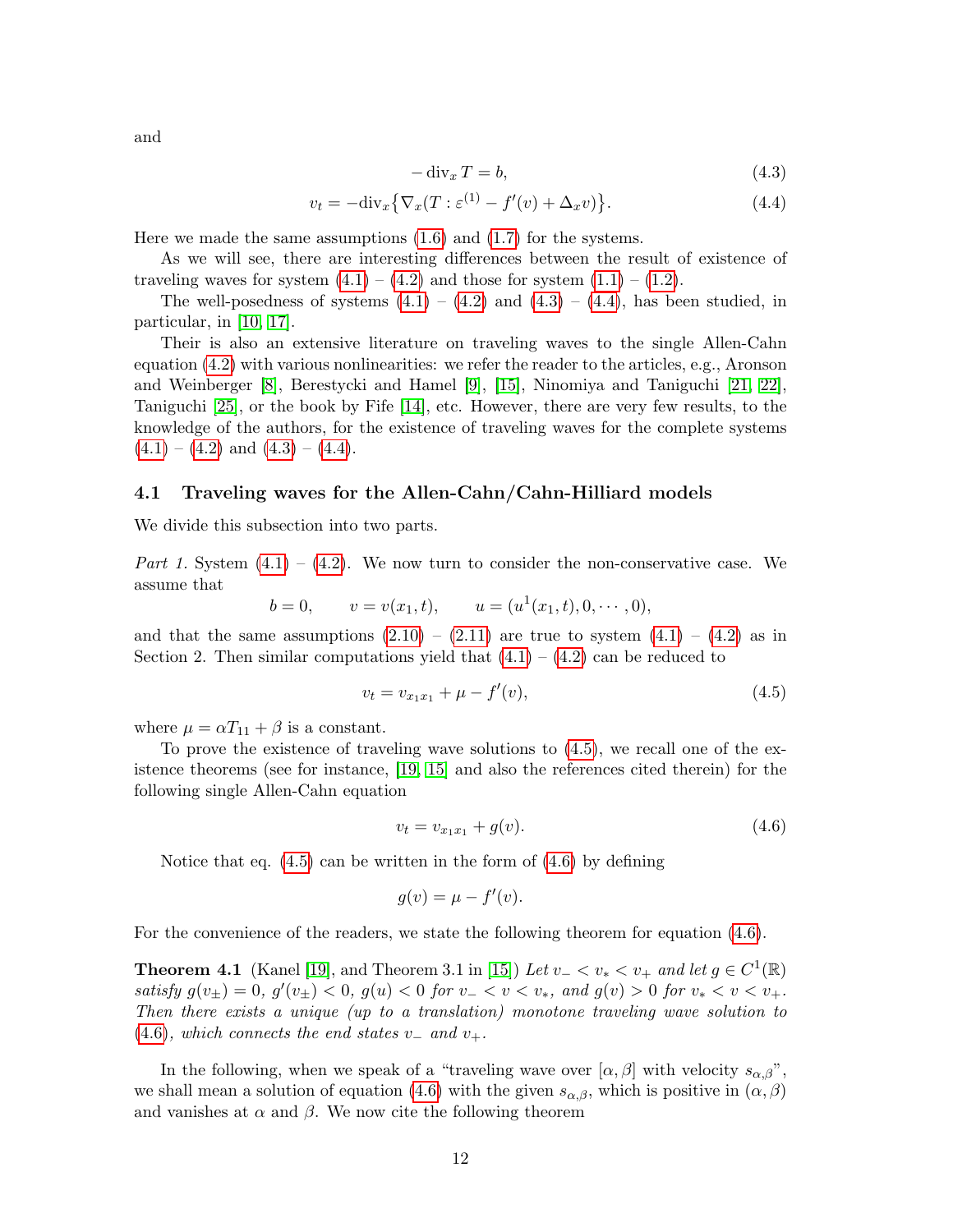**Theorem 4.2** (Theorem 2.7 in [\[15\]](#page-14-11)) Assume that  $g \in C^1(\mathbb{R})$  with  $g(v_{\pm}) = 0$ , and let there exist a traveling wave over  $[v_-, v_*]$  with velocity  $s_{v_-, v_*}$ , and one over  $[v_*, v_+]$  with velocity  $s_{v_*,v_+} < s_{v_-,v_*}$ . Then there exists a traveling wave over  $[v_-,v_+]$  with velocity  $s_{v_-,v_+}$  satisfying

$$
s_{v_*,v_+} < s_{v_-,v_+} < s_{v_-,v_*}.
$$

**Remark 3.** In the original version of this theorem,  $v_-\$  and  $v_+\$  are assigned special values which are  $v_-=0$  and  $v_+=1$ .

Remark 4. It has been pointed out in [\[25\]](#page-14-14), p. 320, that, based upon Theorem 4.2, one can find a function g such that for such g, eq. [\(4.6\)](#page-11-2) has a traveling wave over  $[v_-, v_*]$ with velocity  $s_{v_-,v_*}$ , and one over  $[v_*, v_+]$  with velocity  $s_{v_*,v_+} \geq s_{v_-,v_*}$ . The condition  $s_{v_*,v_+} < s_{v_-,v_*}$  required by Theorem 4.2 is violated, so there exists no traveling wave that connects two states  $v_{\pm}$ , to eq. [\(4.6\)](#page-11-2).

From Theorem 4.1 we know that to guarantee the existence of traveling waves, the following necessary condition must be satisfied

$$
g(v_{\pm}) = 0.\tag{4.7}
$$

Invoking that  $v_{\pm}$  are two local minima of  $f(v)$  by assumption [\(3.4\)](#page-5-4), we have  $f'(v_{\pm}) = 0$ , and thus there must hold

$$
0 = g(v_{\pm}) = \mu - f'(v_{\pm}) = \mu
$$

hence,

$$
\mu = \alpha T_{11} + \beta = 0,\tag{4.8}
$$

which means that there is no contribution from the elastic energy to the equation  $(4.5)$ .

Suppose now that  $\mu = 0$  is satisfied. It is easy to see that [\(4.5\)](#page-11-1) is reduced to [\(4.6\)](#page-11-2) with  $g(v) = -f'(v)$ . Equation [\(4.6\)](#page-11-2) is just the single Allen-Cahn equation and many existence theorems are applicable to it. For example, under the assumption [\(3.4\)](#page-5-4), it is easy to check that all the conditions in Theorem 4.1 are met for  $g(v) = -f'(v)$ . Then applying Theorem 4.1, we conclude that there exists a traveling wave solution to [\(4.5\)](#page-11-1) with  $\mu = \alpha T_{11} + \beta = 0$ , and this traveling wave connects two states  $v_-\$  and  $v_+$ . But there exist some nonlinear functions  $f(v)$  for which there exists no traveling waves to the single Allen-Cahn equation [\(4.6\)](#page-11-2) with  $g(v) = -f'(v)$ , as pointed out in Remark 3.

Part 2. System  $(4.3) - (4.4)$  $(4.3) - (4.4)$  $(4.3) - (4.4)$ . Next we consider the conservative model  $(4.3) - (4.4)$ . Assuming that

$$
b = 0, \qquad v = v(x_1, t), \qquad u = (u^1(x_1, t), 0, \cdots, 0),
$$

and that the same assumptions  $(2.10)$  -  $(2.11)$  are true, we can reduce system  $(4.3)$  -[\(4.4\)](#page-11-0) to

<span id="page-12-0"></span>
$$
v_t = -(v_{x_1x_1} - f'(v))_{x_1x_1}.\tag{4.9}
$$

Note that the gradient term in  $(3.31)$  for the modified Cahn-Hilliard model  $(1.3)$  – [\(1.4\)](#page-1-0) does not influence essentially the results after equation [\(3.34\)](#page-10-2) in Section 3. Therefore, same arguments can be carried out for eq. [\(4.9\)](#page-12-0) and thus we conclude easily that there is no traveling wave solution with non-zero speed for the Cahn-Hilliard model [\(4.3\)](#page-11-0)  $-$  [\(4.4\)](#page-11-0) too.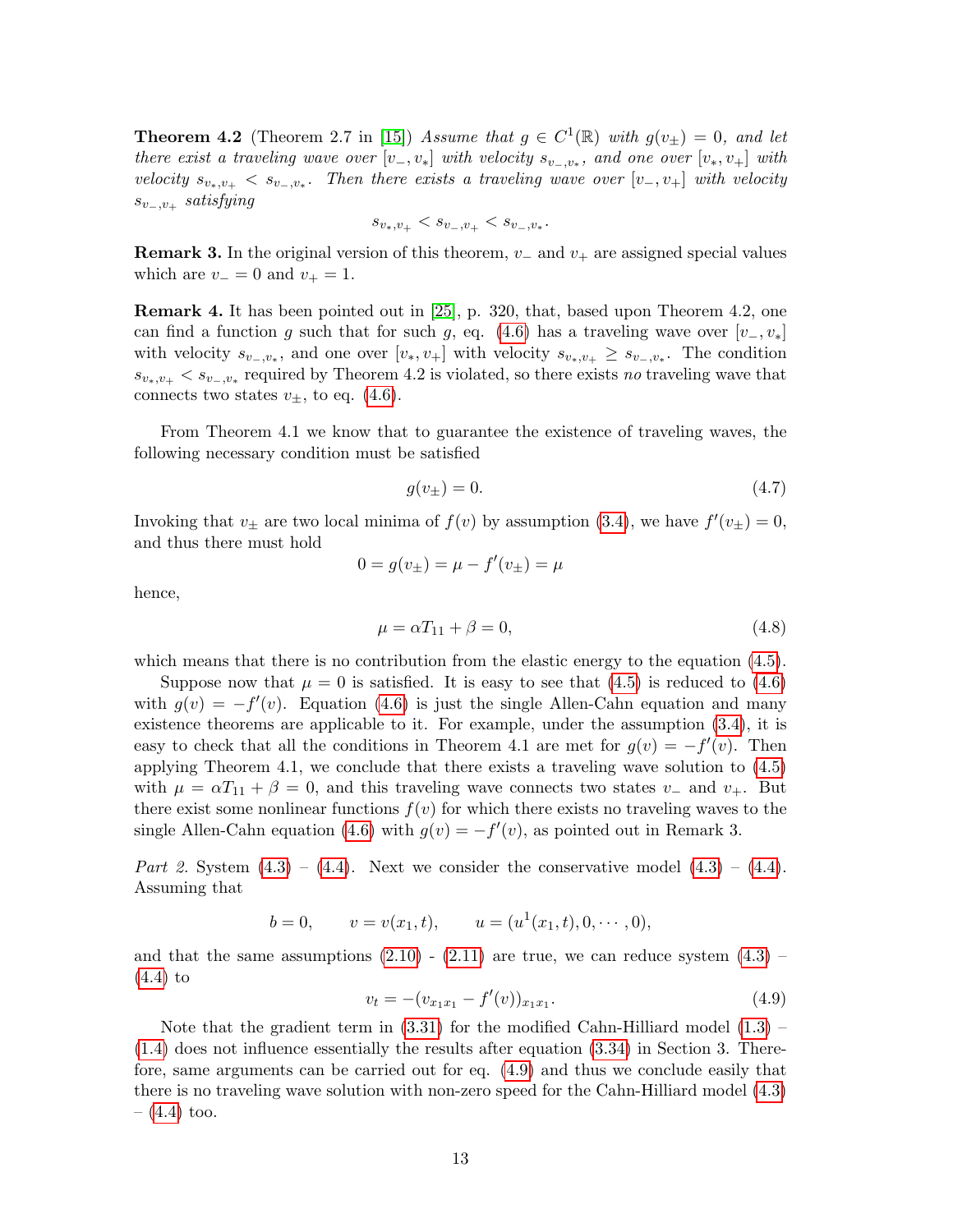### 4.2 Comparison

From Theorems 3.2, 3.3 and the arguments in Subsection 4.1, we are now able to draw the following conclusions.

#### Conclusions:

A) Non-conservative case:

(1) Suppose that  $\alpha T_{11} + \beta \neq 0$  is met, which means that the elastic energy contributes to the total free energy; Then the elastic effect prevents the formation of traveling waves to the Allen-Cahn model  $(4.1) - (4.2)$  $(4.1) - (4.2)$  $(4.1) - (4.2)$ . In contrast, the gradient term overcomes the effect due to the elastic energy and so there still exists a traveling wave to the modified Allen-Cahn model  $(1.1) - (1.2)$  $(1.1) - (1.2)$  $(1.1) - (1.2)$ .

(2) Assume that there holds  $\alpha T_{11} + \beta = 0$ . In this case there is no elastic energy. Under suitable assumptions on the nonlinearity, we can prove that there exists a traveling wave solution with non-zero speed both for the Allen-Cahn model  $(4.1) - (4.2)$  $(4.1) - (4.2)$  $(4.1) - (4.2)$  and also for the modified Allen-Cahn one  $(1.1) - (1.2)$  $(1.1) - (1.2)$  $(1.1) - (1.2)$ .

However, in some other cases (e.g. for a function g such that the condition  $s_{\alpha,\nu_+}$  <  $s_{v-2}$  in Theorem 4.2 is not met, see Remark 3), there exists no traveling wave solutions for models  $(4.1) - (4.2)$  $(4.1) - (4.2)$  $(4.1) - (4.2)$  and  $(1.1) - (1.2)$  $(1.1) - (1.2)$  $(1.1) - (1.2)$ .

#### B) Conservative case:

There is no essential difference from the viewpoint of the existence of traveling waves since both the Cahn-Hilliard model  $(4.3) - (4.4)$  $(4.3) - (4.4)$  $(4.3) - (4.4)$  and the modified one  $(1.3) - (1.4)$  $(1.3) - (1.4)$  $(1.3) - (1.4)$  admit only a standing wave.

Acknowledgement. The authors would like to express their sincere thanks to Prof. H.-D. Alber and Prof. E. Zuazua for helpful discussions. This work has been partially supported by Grant MTM2008-03541 of the MICINN (Spain).

## References

- <span id="page-13-4"></span>[1] Abeyaratne, R. and Knowles, J. (1990) On the driving traction acting on a surface of strain discontinuity in a continuum, J. Mech. Phys. Solids 38, 345–360.
- <span id="page-13-1"></span>[2] Alber, H.-D. (2000) Evolving microstructure and homogenization, Continuum. Mech. Thermodyn. 12, 235–287.
- <span id="page-13-0"></span>[3] Alber, H.-D. and Zhu, P. (2007) Evolution of phase boundaries by configurational forces, Archive Rat. Mech. Anal. 185, 235–286.
- <span id="page-13-2"></span>[4] Alber, H.-D., and Zhu, P. (2006) Solutions to a model with nonuniformly parabolic terms for phase evolution driven by configurational forces, SIAM J. Appl. Math. 66, No. 2, 680–699.
- <span id="page-13-5"></span>[5] Alber, H.-D., and Zhu, P. (2008) Solutions to a model for interface motion by interface diffusion, Proc. Roy. Soc. Edinburgh 138A, 923–955.
- <span id="page-13-6"></span>[6] Alber, H.-D., and Zhu, P. (2008a) Interface motion by interface diffusion driven by bulk energy: justification of a diffusive interface model, submitted to *Conti. Mech.* and Thermodyn..
- <span id="page-13-3"></span>[7] Allen, S. and Cahn, J. (1979) A microscopic theory for antiphase boundary motion and its application to antiphase domain coarsening, Acta Met. 27, 10841095.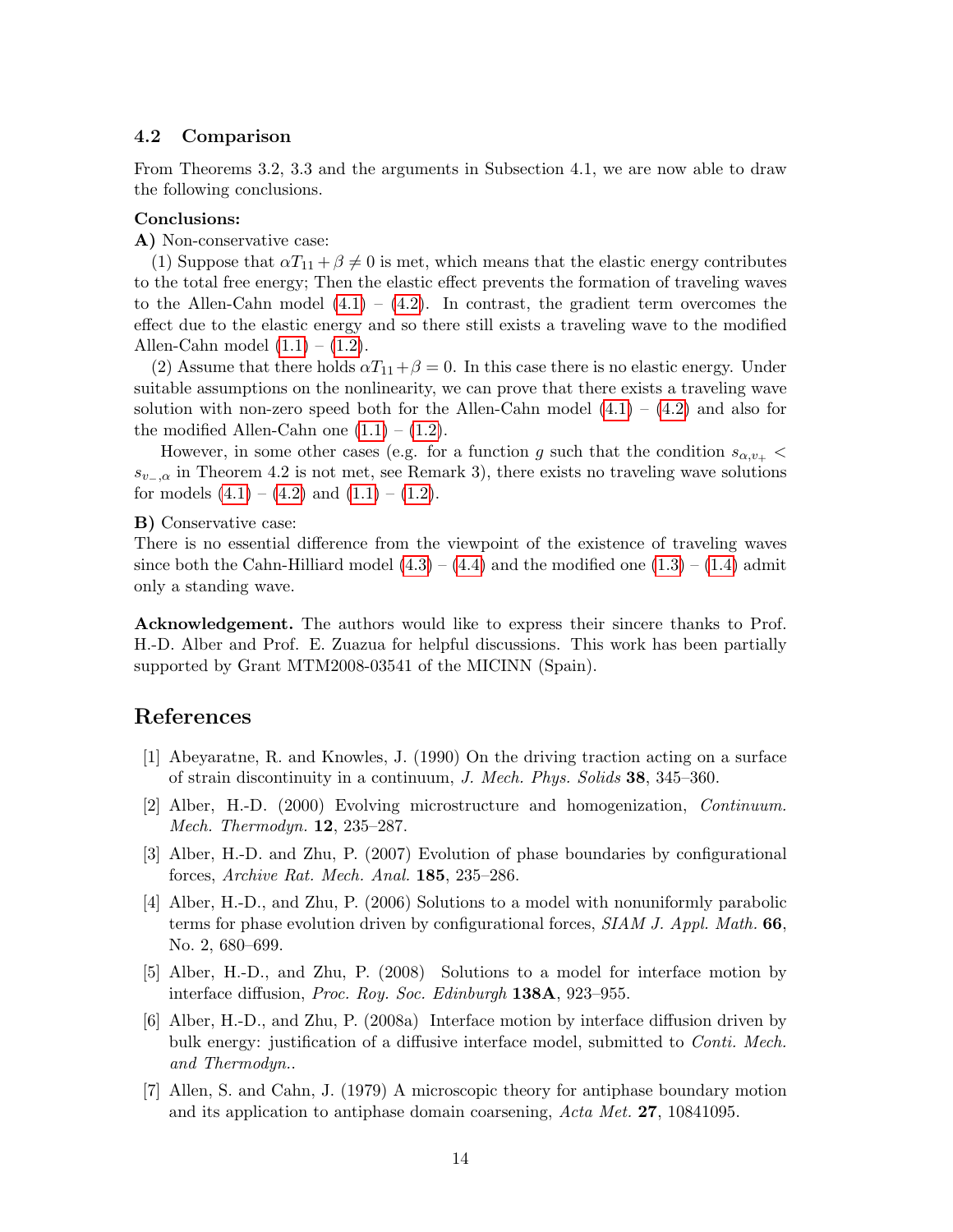- <span id="page-14-9"></span>[8] Aronson, D. and Weiberger, H. (1978) Multidimensional nonlinear diffusions arising in population genetics, Adv. Math. 30, 33–76.
- <span id="page-14-10"></span>[9] Berestycki, H. and Hamel, F. (2007) Generalized travelling waves for reactiondiffusion equations, Perspectives in Nonlinear Partial Differential Equations. In honor of H. Brezis, *Contemp. Mathematics*, 446, Amer. Math. Soc., Providence, RI.
- <span id="page-14-7"></span>[10] Blesgen, T. and Weikard, U. (2005) Multi-component Allen-Cahn equation for elastically stressed solids, *Electronic J. Diff. Eq.s*, **2005**, No. 89, 1–17.
- <span id="page-14-0"></span>[11] Cahn, J. (1959) Free Energy of a Nonuniform System. II. Thermodynamic Basis, J. Chem. Phys., 30, 1121–1124.
- <span id="page-14-1"></span>[12] Cahn, J. and Hilliard, J. (1959) Free Energy of a Nonuniform System. I. Interfacial Free Energy, J. Chem. Phys., 28, 258–267; Free Energy of a Nonuniform System. III. Nucleation in a Two-Component Incompressible Fluid, J. Chem. Phys., 31, 688-699.
- [13] Cahn, J., and Taylor, J. (1994) Surface motion by surface diffusion. Acta Metall. Mater. 42, No. 4, 1045–1063.
- <span id="page-14-15"></span>[14] Fife, P. (1979) Mathematical aspects of reacting and diffusing systems, Springer Verlag.
- <span id="page-14-11"></span>[15] Fife, P. and McLeod, J. (1977) The approach of solutions of nonlinear diffusion equations to traveling front solutions, Arch. Rati. Mech. Anal., 65, 335–361.
- <span id="page-14-3"></span>[16] Gurtin, M. (2000) Configurational Forces as Basic Concepts of Continuum Physics, Springer Verlag, New York.
- <span id="page-14-8"></span>[17] Garcke, H. (2003) On the Cahn-Hilliard system with elasticity, Proc. Roy. Soc. *Edinburgh*, **133 A**, 307-331.
- <span id="page-14-2"></span>[18] Hornbogen, E. and Warlimont, H. (2001) Metallkunde, 4th ed., Springer-Verlag.
- <span id="page-14-16"></span>[19] Kanel, Y. (1962) On the stabilization of solutions of the Cauchy problem for equations arising in the theory of combustion, Mat. Sbornik 59, 245–288.
- <span id="page-14-4"></span>[20] Mullins, W. (1957) Theory of thermal grooving. J. Appl. Phys. 28, No. 3, 333–339.
- <span id="page-14-12"></span>[21] Ninomiya, H. and Taniguchi, M. (2005) Existence and global stability of traveling curved fronts in the Allen-Cahn equations, J. Diff. Eq. 213, 204–233.
- <span id="page-14-13"></span>[22] Ninomiya, H. and Taniguchi, M. (2006) Global stability of traveling curved fronts in the Allen-Cahn equations, Disc. Conti. Dyna. Syst. 15, No. 3, 819–832.
- [23] Pego, R. (1989) Front migration in the nonlinear Cahn-Hilliard equation, Proc. R. Soc. Lond. **422A**, 261-278.
- <span id="page-14-6"></span>[24] Smoller, J. (1983) Shock waves and reaction-diffusion equations, Springer Verlag, New York
- <span id="page-14-14"></span>[25] Taniguchi, M. (2007) Traveling fronts of pyramidal shapes in the Allen-Cahn equations, SIAM J. Math. Anal. 39, No. 1, 319–344.
- [26] Taylor, J. and Cahn, J. (1994) Linking anisotropic sharp and diffuse surface motion laws via gradient flows. J. Stat. Phys. 77, Nos. 1/2, 183–197.
- <span id="page-14-5"></span>[27] Yoshida, K. (1980) Functional analysis sixth edition, Springer Verlag, Berlin Heidelberg New York